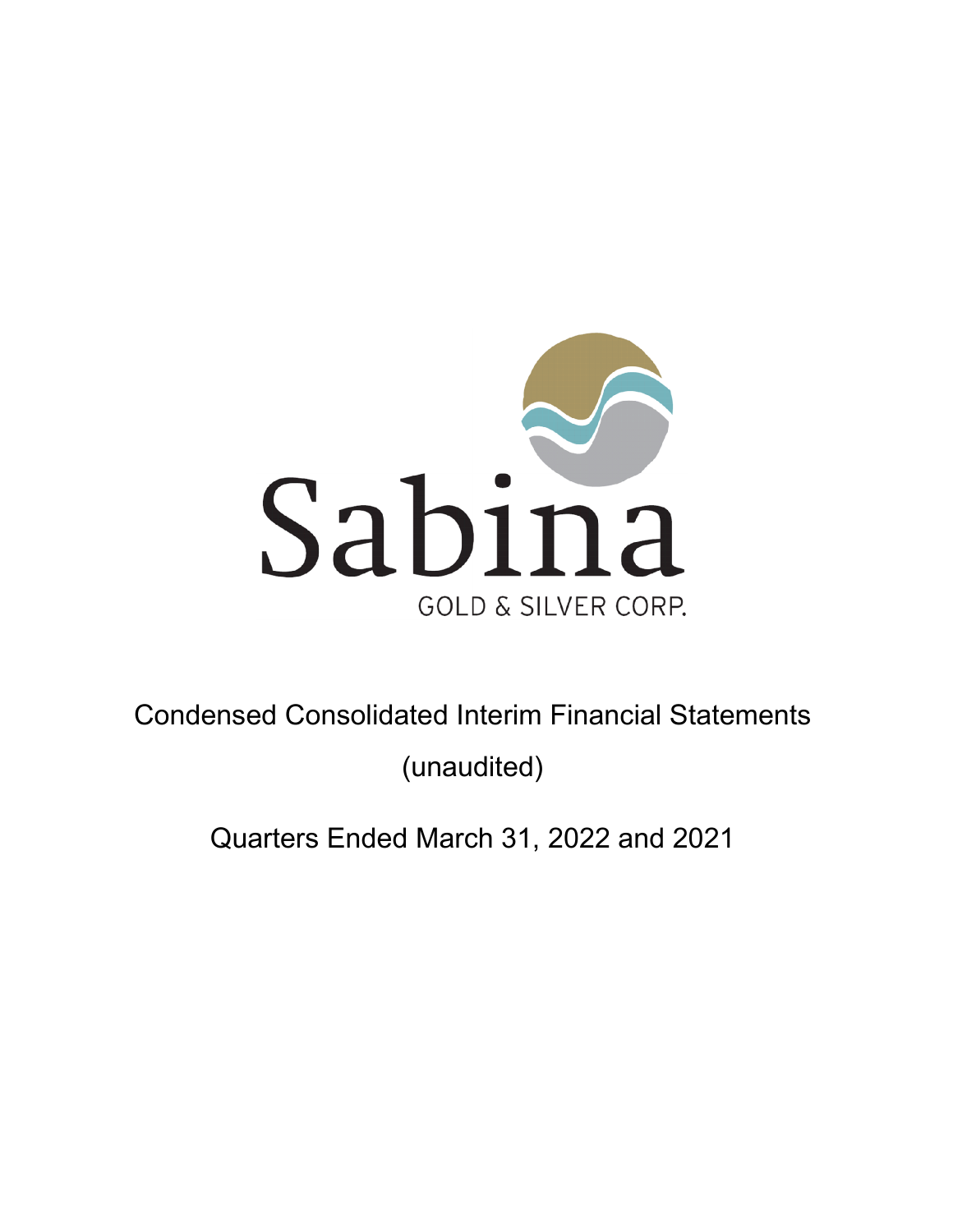Condensed Consolidated Interim Statements of Financial Position (unaudited)

(Expressed in thousands of Canadian dollars)

| <b>Assets</b><br>Current assets:<br>\$<br>Cash and cash equivalents<br>181,364<br>25,571<br>\$<br>1,740<br>Restricted cash (note 7(a))<br>40,000<br>Short-term investments<br>Accounts receivable<br>1,650<br>526<br>6,299<br><b>Exploration supplies</b><br>5,647<br>Prepaid expenses and deposits<br>3,148<br>578<br>234,201<br>32,322<br>Marketable securities<br>558<br>64<br>Property and equipment (note 3)<br>180,108<br>155,134<br>408,399<br>Mineral properties (note 4)<br>422,045<br>Hackett silver royalty<br>34,754<br>34,754<br>Other assets (note 5)<br>15,142<br>13,304<br>\$<br>643,977<br><b>Total assets</b><br>886,808<br>\$<br><b>Liabilities and Shareholders' Equity</b><br><b>Current liabilities:</b><br>\$<br>Accounts payable and accrued liabilities<br>24,858<br>9,992<br>\$<br>Flow-through share premium liability (note 9)<br>1,896<br>Current portion of lease obligations<br>426<br>425<br>Current portion of loan obligations (note 6)<br>28,513<br>28,733<br>41,046<br>53,797<br>2,072<br>Community funding obligation<br>2,073<br>Lease obligations<br>75<br>186<br>Loan obligations (note 6)<br>8,970<br>9,966<br>Provision for site reclamation<br>5,134<br>5,134<br>35,679<br>37,029<br>Deferred income tax liability (note 11)<br><b>Total liabilities</b><br>105,728<br>95,433<br>Equity:<br>Share capital (note 7)<br>858,626<br>621,249<br>Contributed surplus<br>30,710<br>30,181<br>Deficit<br>(108, 256)<br>781,080<br>548,544<br><b>Total equity</b><br>\$ |                              |         | March 31, 2022 December 31, 2021 |
|------------------------------------------------------------------------------------------------------------------------------------------------------------------------------------------------------------------------------------------------------------------------------------------------------------------------------------------------------------------------------------------------------------------------------------------------------------------------------------------------------------------------------------------------------------------------------------------------------------------------------------------------------------------------------------------------------------------------------------------------------------------------------------------------------------------------------------------------------------------------------------------------------------------------------------------------------------------------------------------------------------------------------------------------------------------------------------------------------------------------------------------------------------------------------------------------------------------------------------------------------------------------------------------------------------------------------------------------------------------------------------------------------------------------------------------------------------------------------------------------------------|------------------------------|---------|----------------------------------|
|                                                                                                                                                                                                                                                                                                                                                                                                                                                                                                                                                                                                                                                                                                                                                                                                                                                                                                                                                                                                                                                                                                                                                                                                                                                                                                                                                                                                                                                                                                            |                              |         |                                  |
|                                                                                                                                                                                                                                                                                                                                                                                                                                                                                                                                                                                                                                                                                                                                                                                                                                                                                                                                                                                                                                                                                                                                                                                                                                                                                                                                                                                                                                                                                                            |                              |         |                                  |
|                                                                                                                                                                                                                                                                                                                                                                                                                                                                                                                                                                                                                                                                                                                                                                                                                                                                                                                                                                                                                                                                                                                                                                                                                                                                                                                                                                                                                                                                                                            |                              |         |                                  |
|                                                                                                                                                                                                                                                                                                                                                                                                                                                                                                                                                                                                                                                                                                                                                                                                                                                                                                                                                                                                                                                                                                                                                                                                                                                                                                                                                                                                                                                                                                            |                              |         |                                  |
|                                                                                                                                                                                                                                                                                                                                                                                                                                                                                                                                                                                                                                                                                                                                                                                                                                                                                                                                                                                                                                                                                                                                                                                                                                                                                                                                                                                                                                                                                                            |                              |         |                                  |
|                                                                                                                                                                                                                                                                                                                                                                                                                                                                                                                                                                                                                                                                                                                                                                                                                                                                                                                                                                                                                                                                                                                                                                                                                                                                                                                                                                                                                                                                                                            |                              |         |                                  |
|                                                                                                                                                                                                                                                                                                                                                                                                                                                                                                                                                                                                                                                                                                                                                                                                                                                                                                                                                                                                                                                                                                                                                                                                                                                                                                                                                                                                                                                                                                            |                              |         |                                  |
|                                                                                                                                                                                                                                                                                                                                                                                                                                                                                                                                                                                                                                                                                                                                                                                                                                                                                                                                                                                                                                                                                                                                                                                                                                                                                                                                                                                                                                                                                                            |                              |         |                                  |
|                                                                                                                                                                                                                                                                                                                                                                                                                                                                                                                                                                                                                                                                                                                                                                                                                                                                                                                                                                                                                                                                                                                                                                                                                                                                                                                                                                                                                                                                                                            |                              |         |                                  |
|                                                                                                                                                                                                                                                                                                                                                                                                                                                                                                                                                                                                                                                                                                                                                                                                                                                                                                                                                                                                                                                                                                                                                                                                                                                                                                                                                                                                                                                                                                            |                              |         |                                  |
|                                                                                                                                                                                                                                                                                                                                                                                                                                                                                                                                                                                                                                                                                                                                                                                                                                                                                                                                                                                                                                                                                                                                                                                                                                                                                                                                                                                                                                                                                                            |                              |         |                                  |
|                                                                                                                                                                                                                                                                                                                                                                                                                                                                                                                                                                                                                                                                                                                                                                                                                                                                                                                                                                                                                                                                                                                                                                                                                                                                                                                                                                                                                                                                                                            |                              |         |                                  |
|                                                                                                                                                                                                                                                                                                                                                                                                                                                                                                                                                                                                                                                                                                                                                                                                                                                                                                                                                                                                                                                                                                                                                                                                                                                                                                                                                                                                                                                                                                            |                              |         |                                  |
|                                                                                                                                                                                                                                                                                                                                                                                                                                                                                                                                                                                                                                                                                                                                                                                                                                                                                                                                                                                                                                                                                                                                                                                                                                                                                                                                                                                                                                                                                                            |                              |         |                                  |
|                                                                                                                                                                                                                                                                                                                                                                                                                                                                                                                                                                                                                                                                                                                                                                                                                                                                                                                                                                                                                                                                                                                                                                                                                                                                                                                                                                                                                                                                                                            |                              |         |                                  |
|                                                                                                                                                                                                                                                                                                                                                                                                                                                                                                                                                                                                                                                                                                                                                                                                                                                                                                                                                                                                                                                                                                                                                                                                                                                                                                                                                                                                                                                                                                            |                              |         |                                  |
|                                                                                                                                                                                                                                                                                                                                                                                                                                                                                                                                                                                                                                                                                                                                                                                                                                                                                                                                                                                                                                                                                                                                                                                                                                                                                                                                                                                                                                                                                                            |                              |         |                                  |
|                                                                                                                                                                                                                                                                                                                                                                                                                                                                                                                                                                                                                                                                                                                                                                                                                                                                                                                                                                                                                                                                                                                                                                                                                                                                                                                                                                                                                                                                                                            |                              |         |                                  |
|                                                                                                                                                                                                                                                                                                                                                                                                                                                                                                                                                                                                                                                                                                                                                                                                                                                                                                                                                                                                                                                                                                                                                                                                                                                                                                                                                                                                                                                                                                            |                              |         |                                  |
|                                                                                                                                                                                                                                                                                                                                                                                                                                                                                                                                                                                                                                                                                                                                                                                                                                                                                                                                                                                                                                                                                                                                                                                                                                                                                                                                                                                                                                                                                                            |                              |         |                                  |
|                                                                                                                                                                                                                                                                                                                                                                                                                                                                                                                                                                                                                                                                                                                                                                                                                                                                                                                                                                                                                                                                                                                                                                                                                                                                                                                                                                                                                                                                                                            |                              |         |                                  |
|                                                                                                                                                                                                                                                                                                                                                                                                                                                                                                                                                                                                                                                                                                                                                                                                                                                                                                                                                                                                                                                                                                                                                                                                                                                                                                                                                                                                                                                                                                            |                              |         |                                  |
|                                                                                                                                                                                                                                                                                                                                                                                                                                                                                                                                                                                                                                                                                                                                                                                                                                                                                                                                                                                                                                                                                                                                                                                                                                                                                                                                                                                                                                                                                                            |                              |         |                                  |
|                                                                                                                                                                                                                                                                                                                                                                                                                                                                                                                                                                                                                                                                                                                                                                                                                                                                                                                                                                                                                                                                                                                                                                                                                                                                                                                                                                                                                                                                                                            |                              |         |                                  |
|                                                                                                                                                                                                                                                                                                                                                                                                                                                                                                                                                                                                                                                                                                                                                                                                                                                                                                                                                                                                                                                                                                                                                                                                                                                                                                                                                                                                                                                                                                            |                              |         |                                  |
|                                                                                                                                                                                                                                                                                                                                                                                                                                                                                                                                                                                                                                                                                                                                                                                                                                                                                                                                                                                                                                                                                                                                                                                                                                                                                                                                                                                                                                                                                                            |                              |         |                                  |
|                                                                                                                                                                                                                                                                                                                                                                                                                                                                                                                                                                                                                                                                                                                                                                                                                                                                                                                                                                                                                                                                                                                                                                                                                                                                                                                                                                                                                                                                                                            |                              |         |                                  |
|                                                                                                                                                                                                                                                                                                                                                                                                                                                                                                                                                                                                                                                                                                                                                                                                                                                                                                                                                                                                                                                                                                                                                                                                                                                                                                                                                                                                                                                                                                            |                              |         |                                  |
|                                                                                                                                                                                                                                                                                                                                                                                                                                                                                                                                                                                                                                                                                                                                                                                                                                                                                                                                                                                                                                                                                                                                                                                                                                                                                                                                                                                                                                                                                                            |                              |         |                                  |
|                                                                                                                                                                                                                                                                                                                                                                                                                                                                                                                                                                                                                                                                                                                                                                                                                                                                                                                                                                                                                                                                                                                                                                                                                                                                                                                                                                                                                                                                                                            |                              |         |                                  |
|                                                                                                                                                                                                                                                                                                                                                                                                                                                                                                                                                                                                                                                                                                                                                                                                                                                                                                                                                                                                                                                                                                                                                                                                                                                                                                                                                                                                                                                                                                            |                              |         |                                  |
|                                                                                                                                                                                                                                                                                                                                                                                                                                                                                                                                                                                                                                                                                                                                                                                                                                                                                                                                                                                                                                                                                                                                                                                                                                                                                                                                                                                                                                                                                                            |                              |         | (102, 886)                       |
|                                                                                                                                                                                                                                                                                                                                                                                                                                                                                                                                                                                                                                                                                                                                                                                                                                                                                                                                                                                                                                                                                                                                                                                                                                                                                                                                                                                                                                                                                                            |                              |         |                                  |
|                                                                                                                                                                                                                                                                                                                                                                                                                                                                                                                                                                                                                                                                                                                                                                                                                                                                                                                                                                                                                                                                                                                                                                                                                                                                                                                                                                                                                                                                                                            | Total liabilities and equity | 886,808 | \$<br>643,977                    |

Nature of operations (note 1) Subsequent event (note 6)

The accompanying notes are an integral part of these condensed consolidated interim financial statements.

Approved on behalf of the Board:

"Bruce McLeod" Director "Tony Walsh" Director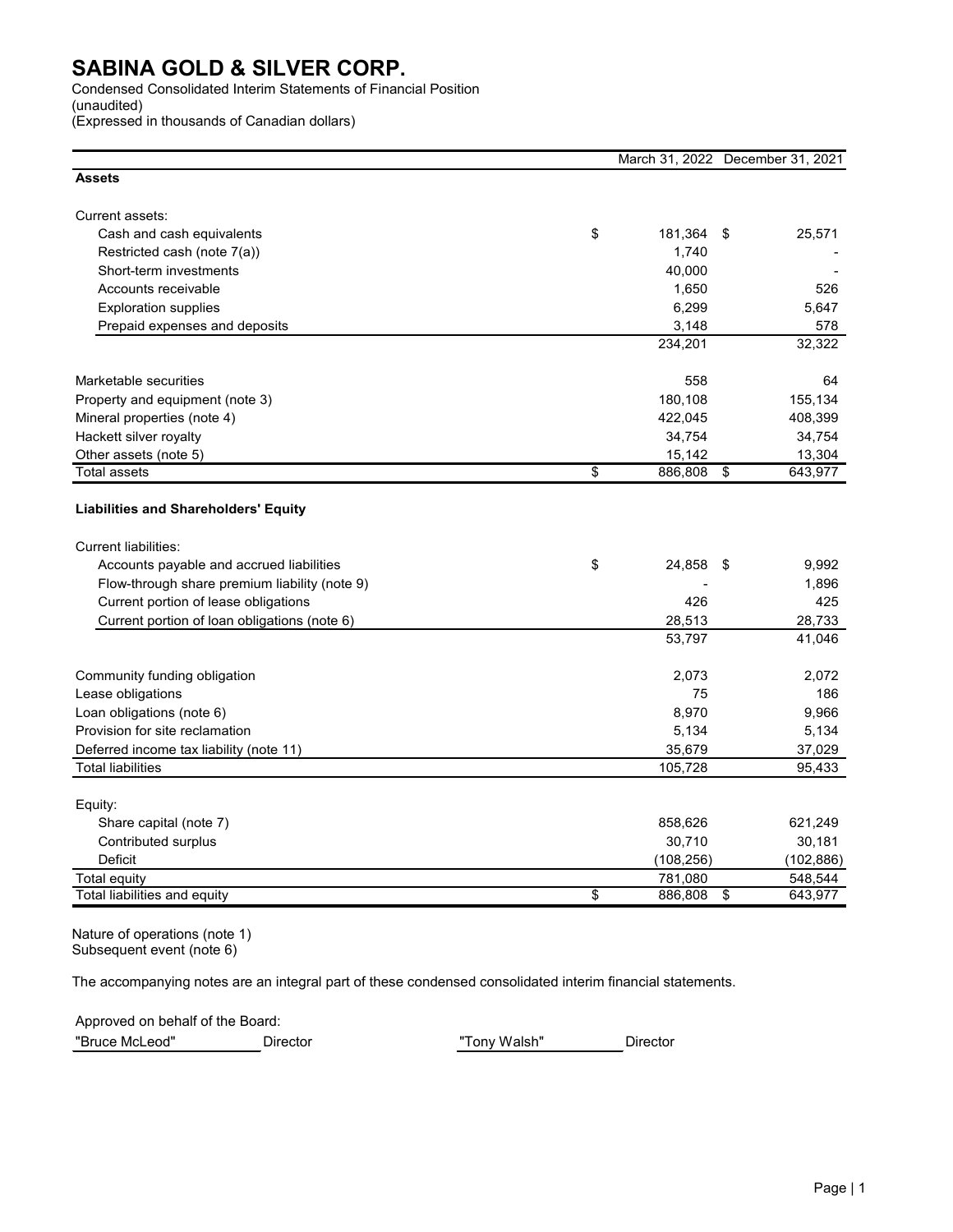Condensed Consolidated Interim Statements of Loss and Comprehensive Loss (unaudited)

(Expressed in thousands of Canadian dollars, except share and per share amounts)

|                                                                  | Three months ended March 31,           |             |
|------------------------------------------------------------------|----------------------------------------|-------------|
|                                                                  | 2022                                   | 2021        |
| Expenses:                                                        |                                        |             |
| Administration and general                                       | \$<br>$\boldsymbol{\mathsf{S}}$<br>176 | 193         |
| Depreciation                                                     | 114                                    | 114         |
| Insurance                                                        | 147                                    | 55          |
| Listing, transfer and shareholder                                | 522                                    | 320         |
| Professional services                                            | 4,418                                  | 253         |
| <b>Salaries</b>                                                  | 564                                    | 532         |
| Share-based payments (note 8)                                    | 744                                    | 399         |
| Travel                                                           | 6                                      |             |
|                                                                  | 6,691                                  | 1,866       |
| Loss from operating activities                                   | (6,691)                                | (1,866)     |
| Net finance income:                                              |                                        |             |
| Interest income                                                  | 84                                     | 51          |
| Interest expense                                                 | (628)                                  |             |
| Standby fees (note 7(b))                                         | (401)                                  |             |
| Amortization of flow-through premium (note 9)                    | 1,896                                  | 406         |
| Unrealized loss on change in fair value of marketable securities | 142                                    | (19)        |
| Gain on the disposition of assets                                | 372                                    | 87          |
| Foreign exchange gain                                            | 449                                    |             |
|                                                                  | 1,914                                  | 525         |
| Loss before income taxes                                         | (4, 777)                               | (1, 341)    |
| Deferred income tax expense (note 11)                            | (593)                                  | (40)        |
| Loss and comprehensive loss for the period                       | \$<br>$(5,370)$ \$                     | (1, 381)    |
| Loss per share, basic and diluted                                | \$<br>$(0.01)$ \$                      | (0.00)      |
| Weighted average number of common shares outstanding             | 396,615,524                            | 330,143,790 |

The accompanying notes are an integral part of these condensed consolidated interim financial statements.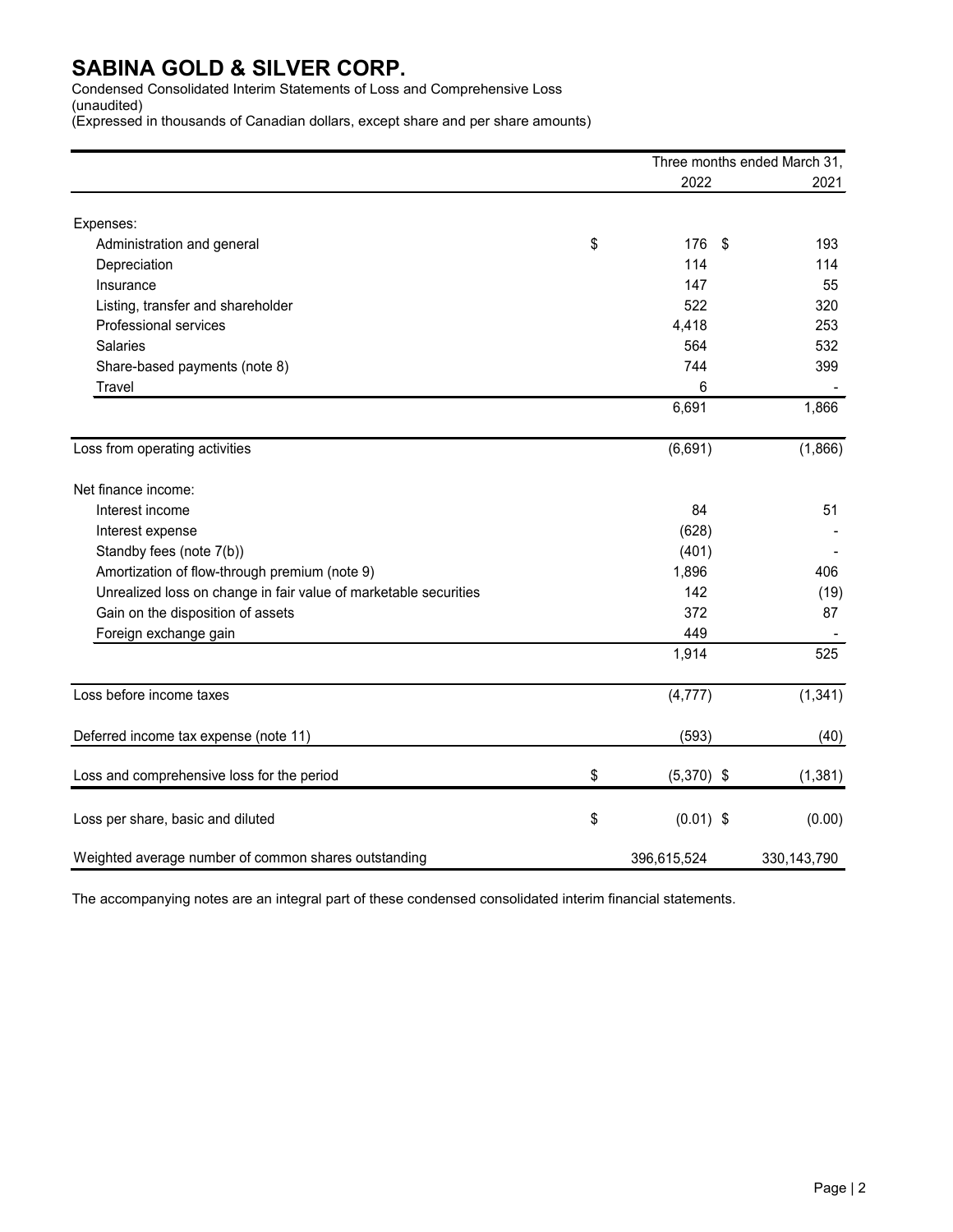Condensed Consolidated Interim Statements of Changes in Shareholders' Equity (unaudited)

(Expressed in thousands of Canadian dollars)

|                                                                      | Three months ended March 31. |           |
|----------------------------------------------------------------------|------------------------------|-----------|
|                                                                      | 2022                         | 2021      |
| Share capital:                                                       |                              |           |
| Balance, beginning of period                                         | \$<br>621,249 \$             | 570,462   |
| Shares issued for cash                                               | 241,907                      | 39,230    |
| Share issue costs                                                    | (7, 197)                     | (2, 106)  |
| Stock options exercised for cash                                     | 252                          |           |
| Fair value of options transferred to share capital                   | 472                          | 805       |
| Deferred income tax effect of share issuance costs                   | 1,943                        | 569       |
| Balance, end of period                                               | 858,626                      | 608,960   |
| Contributed surplus:                                                 |                              |           |
| Balance, beginning of period                                         | 30,181                       | 29.014    |
| Fair value of share-based payments included in operating expenses    | 744                          | 399       |
| Fair value of share-based payments capitalized to mineral properties | 257                          | 280       |
| Fair value of options transferred to share capital                   | (472)                        | (805)     |
| Balance, end of period                                               | 30,710                       | 28,888    |
| Deficit:                                                             |                              |           |
| Balance, beginning of period                                         | (102, 886)                   | (94, 857) |
| Loss for the period                                                  | (5,370)                      | (1, 381)  |
| Balance, end of period                                               | (108, 256)                   | (96, 238) |
| Total equity                                                         | \$<br>781,080<br>\$          | 541,610   |

The accompanying notes are an integral part of these condensed consolidated interim financial statements.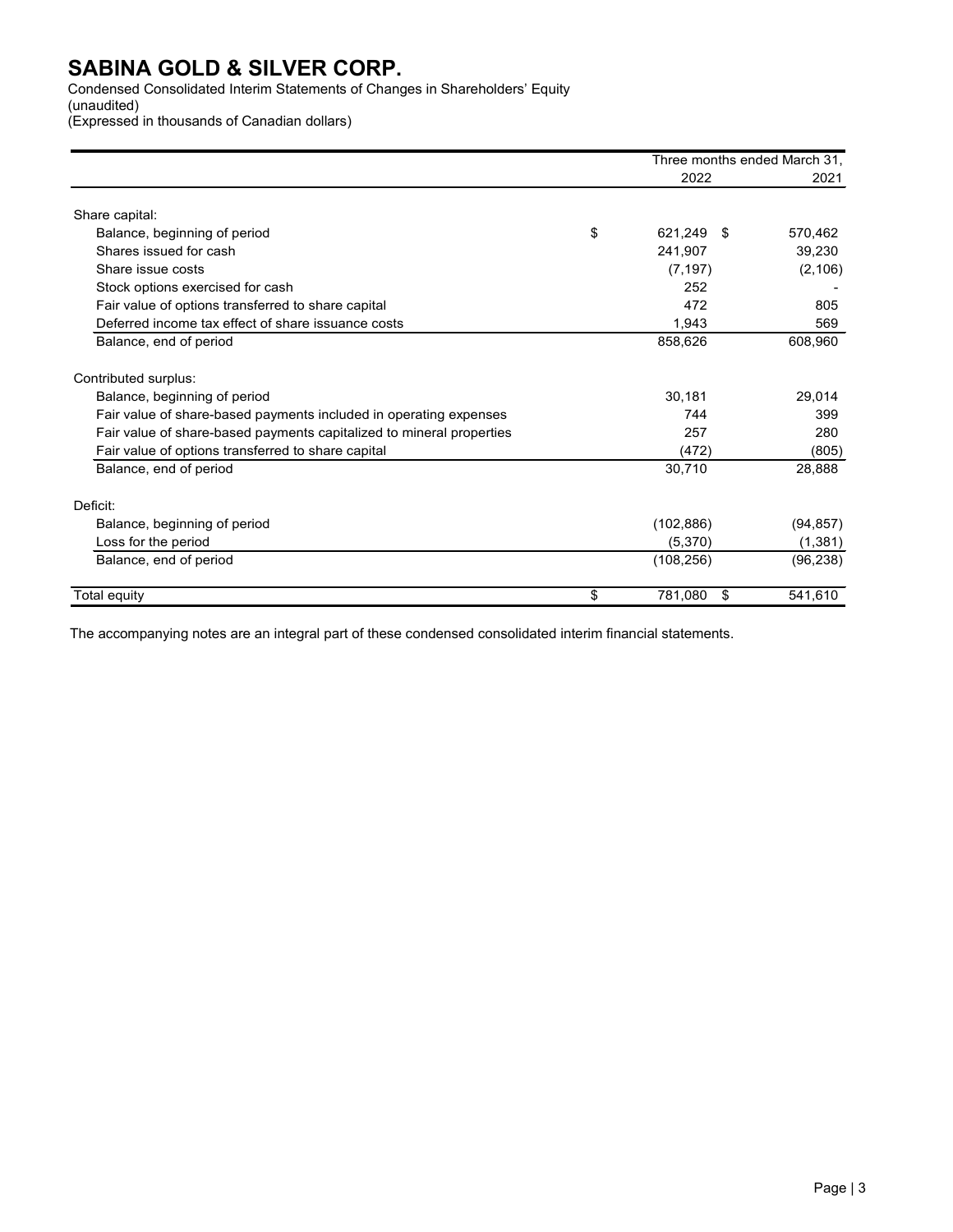Condensed Consolidated Interim Statements of Cash Flows (unaudited)

(Expressed in thousands of Canadian dollars)

|                                                                         | Three months ended March 31, |                          |
|-------------------------------------------------------------------------|------------------------------|--------------------------|
|                                                                         | 2022                         | 2021                     |
| Cash flows provided by (used in) operating activities:                  |                              |                          |
| Loss for the period                                                     | (5,370)                      | (1, 381)                 |
| Adjustments for:                                                        |                              |                          |
| Depreciation                                                            | 114                          | 114                      |
| Deferred income tax expense                                             | 593                          | 40                       |
| Net interest expense (income)                                           | 544                          | (51)                     |
| Unrealized foreign exchange (gain)                                      | (487)                        |                          |
| Unrealized (gain) loss on change in fair value of marketable securities | (142)                        | 19                       |
| Gain on disposition of assets                                           | (372)                        | (87)                     |
| Amortization of flow-through premium liability                          | (1,896)                      | (406)                    |
|                                                                         | 744                          | 399                      |
| Share-based payments                                                    | (6, 272)                     |                          |
| Accounts receivable                                                     | (1, 541)                     | (1, 353)<br>$\mathbf{1}$ |
|                                                                         |                              |                          |
| <b>Exploration supplies</b>                                             | (652)                        | (548)                    |
| Prepaid expenses and deposits                                           | (2,570)                      | 4                        |
| Accounts payable and accrued liabilities                                | 1,291                        | (952)                    |
|                                                                         | (9,744)                      | (2,848)                  |
| Net interest (paid) received<br>Net cash used in operating activities   | (127)                        | 57                       |
|                                                                         | (9,871)                      | (2,791)                  |
| Cash flows provided by (used in) investing activities:                  |                              |                          |
| Expenditures on deferred exploration                                    | (12, 135)                    | (3,685)                  |
| Expenditures on property and equipment                                  | (12, 761)                    | (1, 341)                 |
| Community funding deposit account (note 5)                              | (1)                          | (2)                      |
| Reclamation deposits (note 5)                                           | (1, 854)                     | (2, 140)                 |
| Net (purchases) proceeds of short-term investments                      | (40,000)                     | 6,000                    |
| Proceeds on disposition of assets                                       | 20                           |                          |
| Net cash used in investing activities                                   | (66, 731)                    | (1, 168)                 |
| Cash flows provided by (used in) financing activities:                  |                              |                          |
| Shares issued, net of share issue costs (note 7)                        | 234,962                      | 37,124                   |
| Lease obligation payments                                               | (110)                        | (98)                     |
| Loan obligation payments (note 6)                                       | (717)                        |                          |
| Restricted cash (note 7(a))                                             | (1,740)                      |                          |
| Net cash provided by financing activities                               | 232,395                      | 37,026                   |
|                                                                         |                              |                          |
| Net increase in cash and cash equivalents                               | 155,793                      | 33,067                   |
| Cash and cash equivalents, beginning of period                          | 25,571                       | 23,986                   |
| Cash and cash equivalents, end of period                                | 181,364                      | 57,053                   |

Supplemental cash flow information (note 12)

The accompanying notes are an integral part of these condensed consolidated interim financial statements.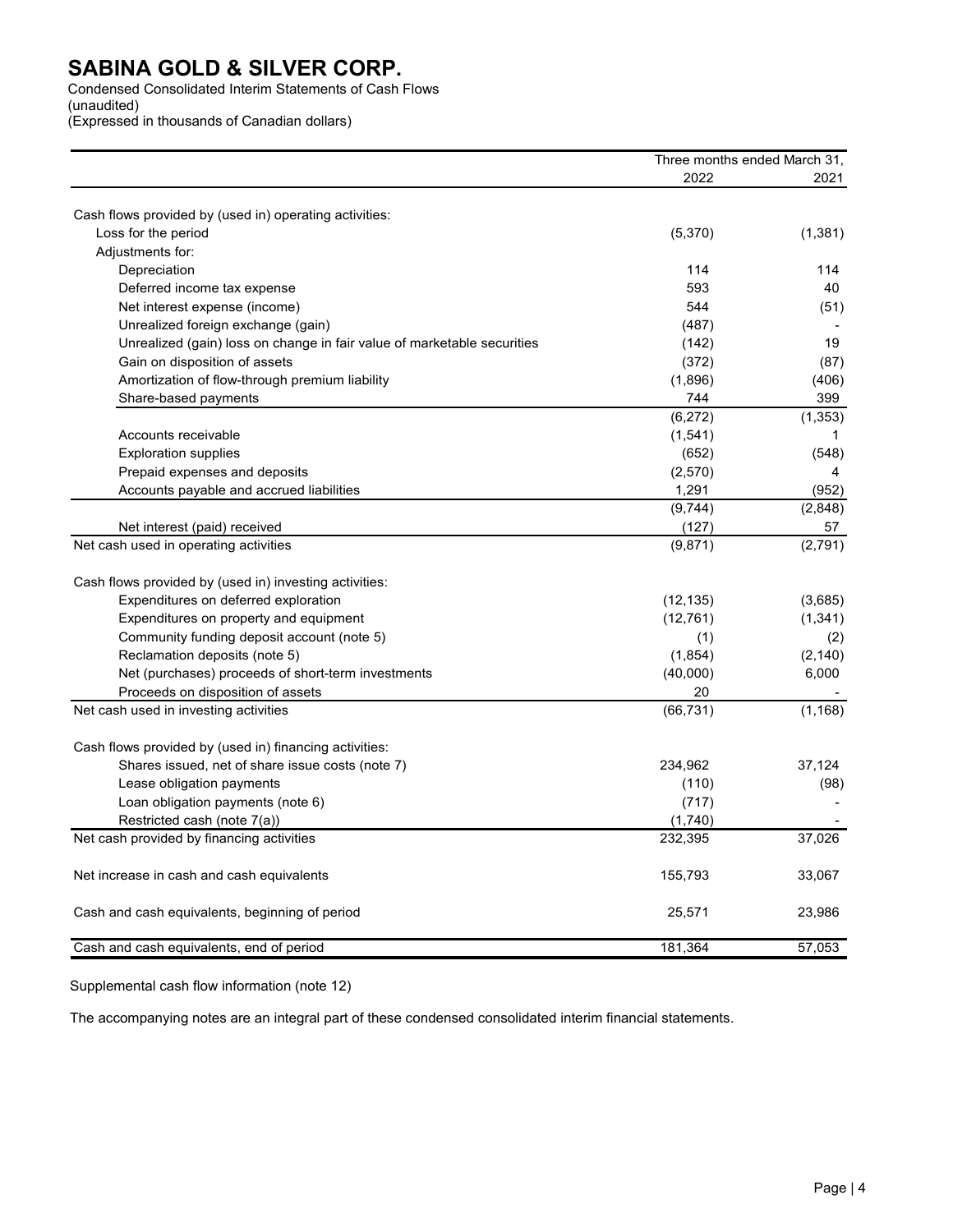Notes to Condensed Consolidated Interim Financial Statements (Tabular amounts expressed in thousands of Canadian dollars, except for share amounts)

For the three months ended March 31, 2022 and 2021

#### **1. Nature of operations**

Sabina Gold & Silver Corp. (the "Company" or "Sabina") was incorporated in June 1966 under the laws of the Province of British Columbia. On October 28, 2009 the Company changed its name from Sabina Silver Corporation to Sabina Gold & Silver Corp. The Company's principal business activity is the exploration and development of mineral property interests. The Company's principal assets are the Back River gold project ("Back River Project") and its silver royalty on the Hackett River project, both of which are located in Nunavut, Canada.

The financial statements have been prepared on a going concern basis with the assumption that the Company will be able to realize its assets and discharge its liabilities in the normal course of business. Management has forecasted its cash requirements for the next twelve months and based on its operating cash requirements, required flow through spending and current debt obligations, the Company has sufficient funds to execute the Company's operating and construction plan beyond the end of the next twelve months. Furthermore, completion of the project financing during Q1 2022 (noted 7(b)) is anticipated to provided the Company sufficient funds to execute its construction plan to build the Goose Mine.

The Company has completed a feasibility study for the Goose Mine at its Back River Project, which demonstrates positive economics and has advanced the environmental assessment on the project. The underlying value and the recoverability of the amounts recorded as mineral properties and silver royalty are entirely dependent upon the existence of economically recoverable mineral reserves, the ability of the Company to obtain the necessary financing to complete the exploration and development of the mineral properties, and future profitable production or proceeds from the disposition of the mineral property interest.

The Company may experience continuing and additional business interruptions, expenses and delays relating to COVID-19, which could have a material adverse impact on the Company's business, operating results, financial condition and the market for its securities. As at the date of these financial statements, the duration of the business disruptions and related financial impact of COVID-19 cannot be reasonably estimated.

#### **2. Basis of preparation**

a) Statement of compliance

These condensed consolidated interim financial statements have been prepared in accordance with International Financial Reporting Standards ("IFRS") applicable to the preparation of interim financial statements (IAS 34, Interim Financial Statements) and do not contain all the information required for annual financial statements. These interim financial statements follow the same accounting policies and methods of application of the most recent annual audited financial statements. Accordingly, they should be read in conjunction with the most recent annual audited financial statements of the Company.

The condensed consolidated interim financial statements were authorized for issue by the Board of Directors on May 6, 2022.

b) Basis of measurement and consolidation

These condensed consolidated interim financial statements include the financial results of Sabina and its wholly owned subsidiary, Sabina Back River Ltd. All significant intercompany balances and transactions are eliminated on consolidation.

These condensed consolidated interim financial statements have been prepared on the historical cost basis except for financial instruments classified as fair value through profit or loss financial assets, being marketable securities, and share-based compensation, which are measured at fair value, and provision for site reclamation, which is recorded at management's best estimate of the present value of costs to be incurred in the future. Additionally, these condensed consolidated interim financial statements have been prepared using the accrual basis of accounting, except for cash flow information.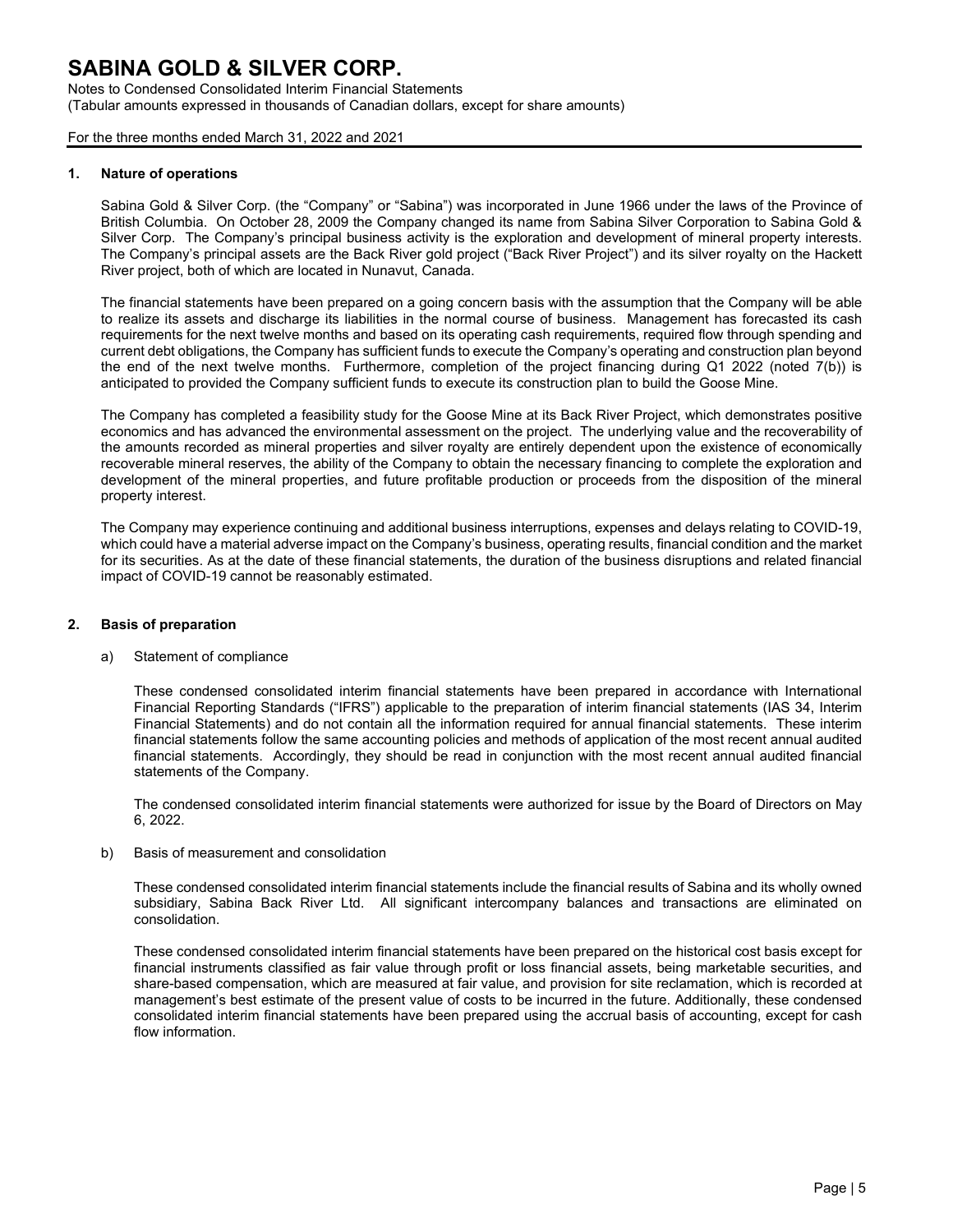## Notes to Condensed Consolidated Interim Financial Statements

(Tabular amounts expressed in thousands of Canadian dollars, except for share amounts)

#### For the three months ended March 31, 2022 and 2021

c) Functional and presentation currency

These condensed consolidated interim financial statements are presented in Canadian dollars, which is the Company's functional currency. All tabular financial information presented in Canadian dollars has been rounded to the nearest thousand.

d) Use of estimates and judgments

The preparation of these condensed consolidated interim financial statements in conformity with IFRS requires management to make judgments, estimates and assumptions that affect the application of accounting policies and the reported amounts of assets, liabilities, income and expenses. Significant judgment is applied in the determination of the Company's ability to continue as a going concern and in assessing if there are indicators of impairment with respect to its mineral properties and associated property and equipment and the Hackett silver royalty. Significant areas requiring the use of management estimates relates to the determination of the recoverable amount of an asset if an impairment indicator exists, the provision for site reclamation, and share-based payments (note 7). Actual results may differ from these estimates.

Estimates and underlying assumptions are reviewed on an ongoing basis. Revisions to estimates are recognized in the period in which the estimates are revised and in any future periods affected.

e) New accounting standards

There were no new or amended IFRS pronouncements effective January 1, 2022 that impacted the Company's interim financial statements.

#### **3. Property and equipment**

|                                 | Pre-development     |                  |              |               |
|---------------------------------|---------------------|------------------|--------------|---------------|
|                                 | infrastructure and  | Exploration camp | Office and   |               |
| Cost                            | equipment           | and equipment    | equipment    | Total         |
| Balance at January 1, 2022      | \$<br>165.219       | \$<br>24.776     | \$<br>2,283  | \$<br>192,278 |
| Additions                       | 26.734              | -                |              | 26,734        |
| Balance at March 31, 2022       | \$<br>191,953       | \$<br>24.776     | \$<br>2,283  | \$<br>219,012 |
| <b>Accumulated depreciation</b> |                     |                  |              |               |
| Balance at January 1, 2022      | \$<br>$(13,372)$ \$ | $(22,301)$ \$    | $(1,471)$ \$ | (37,144)      |
| Current depreciation            | (1.559)             | (87)             | (114)        | (1,760)       |
| Balance at March 31, 2022       | \$<br>(14,931) \$   | $(22,388)$ \$    | $(1,585)$ \$ | (38, 904)     |
| <b>Carrying value</b>           |                     |                  |              |               |
| At January 1, 2022              | 151.847             | \$<br>2.475      | \$<br>812    | \$<br>155,134 |
| At March 31, 2022               | \$<br>177,022       | \$<br>2,388      | \$<br>698    | \$<br>180.108 |

#### **4. Mineral properties**

The following is a summary of cumulative exploration and evaluation costs incurred:

| Summary - by property |   | March 31, 2022 December 31, 2021 |         |
|-----------------------|---|----------------------------------|---------|
| Back River (Nunavut)  |   | 417.357                          | 403.711 |
| Wishbone (Nunavut)    |   | 4.688                            | 4.688   |
|                       | Φ | 422.045                          | 408.399 |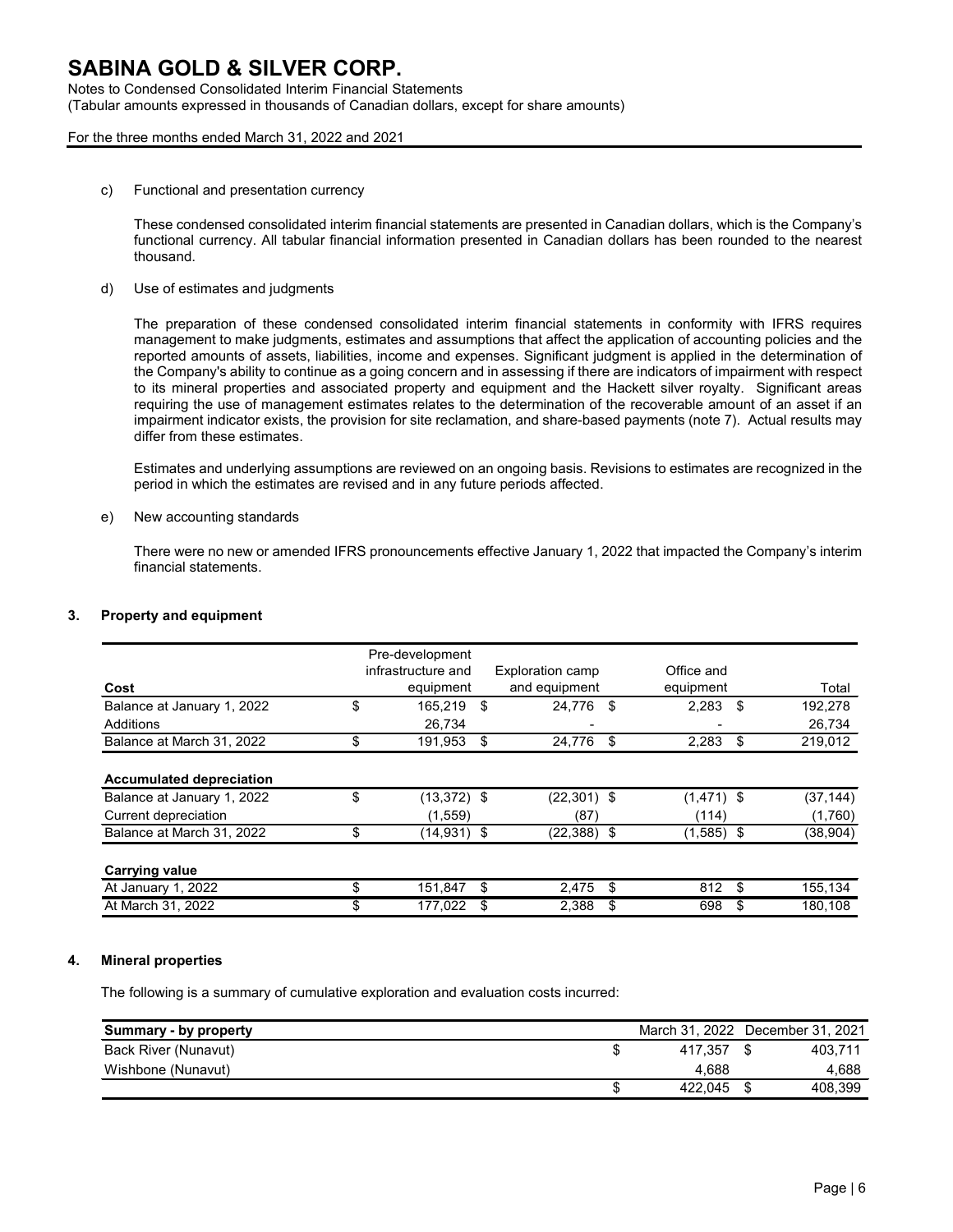#### Notes to Condensed Consolidated Interim Financial Statements

(Tabular amounts expressed in thousands of Canadian dollars, except for share amounts)

#### For the three months ended March 31, 2022 and 2021

The following is a detailed continuity of cumulative exploration and evaluation costs incurred at Back River:

|                                                     | Three months ended |                |      |                |
|-----------------------------------------------------|--------------------|----------------|------|----------------|
|                                                     |                    | March 31, 2022 |      | March 31, 2021 |
| <b>Back River (Nunavut)</b>                         |                    |                |      |                |
| Balance, beginning of period                        | \$                 | 403,711        | - \$ | 373,764        |
| Additions:                                          |                    |                |      |                |
| Surface access rights                               |                    | 647            |      |                |
| Drilling and camp support                           |                    | 992            |      | 669            |
| Detailed engineering and pre-development activities |                    | 10,898         |      | 2,557          |
| Environmental and permitting                        |                    | 508            |      | 216            |
| Geology and geophysics                              |                    | 129            |      | 149            |
| Management and administration                       |                    | 116            |      | 48             |
| Property maintenance                                |                    | 12             |      | 11             |
| Share-based payments (note 8)                       |                    | 257            |      | 280            |
| Depreciation                                        |                    | 87             |      | 116            |
|                                                     |                    | 13,646         |      | 4,047          |
| Balance, end of period                              | \$                 | 417,357        |      | 377,811        |

#### **5. Other assets**

|                                                   | March 31, 2022 December 31, 2021 |        |
|---------------------------------------------------|----------------------------------|--------|
| Reclamation deposits                              | 11.687                           | 9.834  |
| Community funding deposit account                 | 2.073                            | 2,072  |
| Deposits on equipment financing loans             | 1.157                            | 1.173  |
| Deposits to secure corporate credit card facility | 225                              | 225    |
|                                                   | 15.142                           | 13.304 |

During the three months ended March 31, 2022, the Company increased its reclamation deposits by \$1.9 million (2021 - \$2.1 million).

#### **6. Loan obligations**

The Company financed certain pre-development activities and mobile equipment with the combination of a senior secured facility and equipment financing loans. Details are as follows:

|                            | Senior secured<br>facility |      | Equipment<br>financing loans |   | Total  |
|----------------------------|----------------------------|------|------------------------------|---|--------|
| Balance at January 1, 2022 | \$<br>25,356               | - \$ | 13,343                       | S | 38,699 |
| Principal payments         | -                          |      | (717)                        |   | (717)  |
| Effect of foreign exchange | (364)                      |      | (135)                        |   | (499)  |
| Balance at March 31, 2022  | 24,992 \$                  |      | 12,491                       | S | 37,483 |
|                            |                            |      |                              |   |        |
| Current portion            | 24.992                     |      | 3,521                        |   | 28,513 |
| Non-current portion        | -                          |      | 8,970                        |   | 8,970  |
| Balance at March 31, 2022  | \$<br>24.992               | - \$ | 12.491                       | S | 37.483 |

On August 30, 2021, Sabina entered a US\$20 million senior secured credit facility (the "Facility"), which was funded with an advance of US\$20 million on September 17, 2021. The Facility has a term of one year and bears interest at a fixed rate of 5.25%, with the principal and capitalized interest due in full any time before or on the earlier of the maturity date (September 17, 2022) and the closing date of certain future non-equity financings. The Facility has a minimum nine-months interest payable on termination. The loan is secured by most of the Company's assets, excluding Hackett, Wishbone and Red Lake as well as the equipment acquired under financing loans. On May 6, 2022, Sabina repaid the Facility with a payment of US\$20.8 million, which was inclusive of the minimum nine-months interest that was payable on early repayment.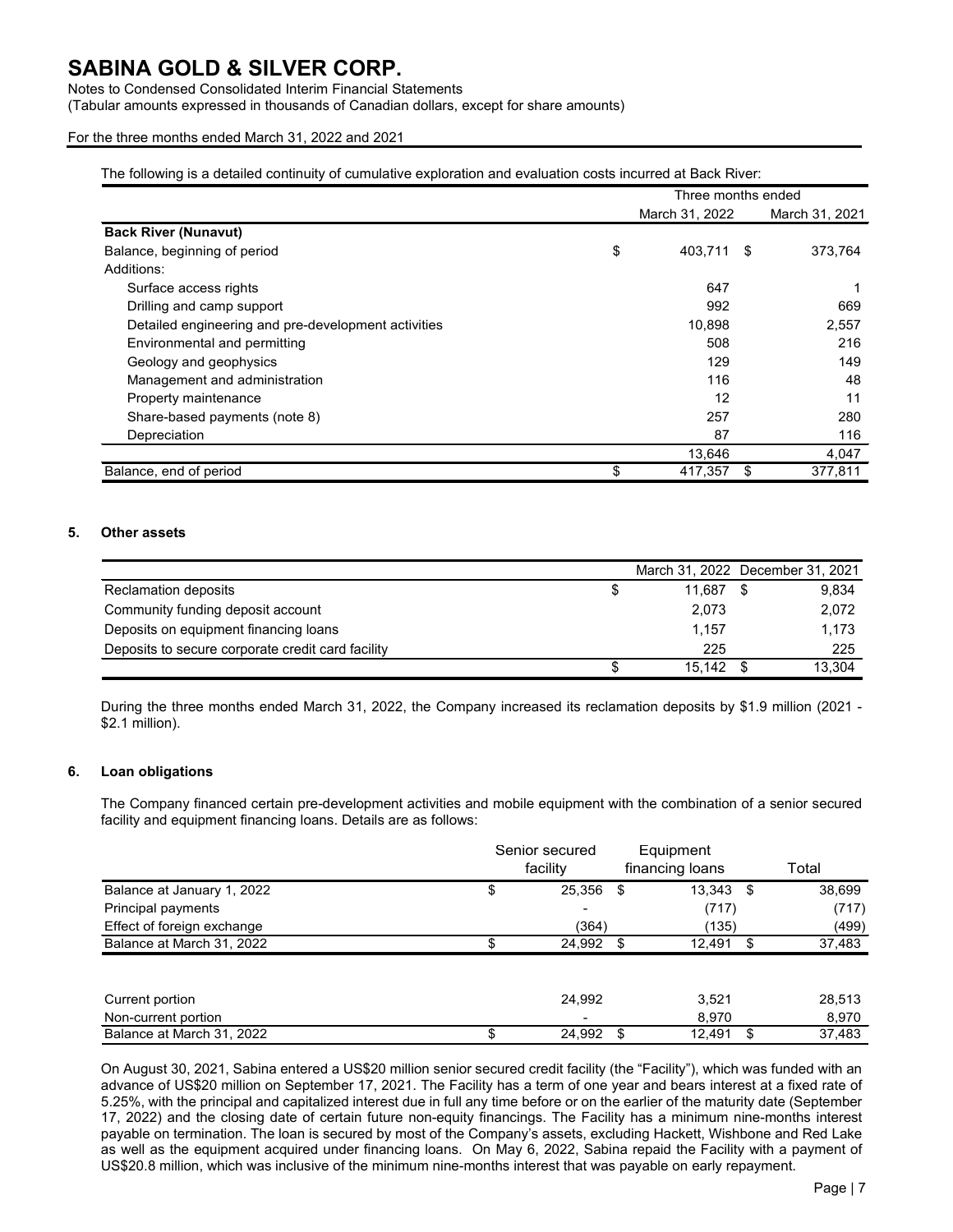Notes to Condensed Consolidated Interim Financial Statements

(Tabular amounts expressed in thousands of Canadian dollars, except for share amounts)

For the three months ended March 31, 2022 and 2021

#### **7. Share capital and other components of equity**

At March 31, 2022, the authorized share capital of the Company was comprised of an unlimited number of common shares without par value. The number of issued and outstanding common shares is as follows:

|                                           | 2022          |          | 2021        |          |
|-------------------------------------------|---------------|----------|-------------|----------|
|                                           | $#$ of shares |          | # of shares |          |
| Issued and outstanding as at January 1    | 356,333,336   | 621,249  | 326,564,790 | 570,462  |
| Shares issued for cash                    | 170,380,132   | 241,907  | 20,117,640  | 39,230   |
| Share issue costs                         |               | (7, 197) |             | (2, 106) |
| Issued on exercise of stock options       | 254.563       | 252      | 1,177,878   |          |
| Fair value of options exercised           |               | 472      |             | 805      |
| Deferred income tax effect of share issue |               |          |             |          |
| costs                                     |               | 1.943    |             | 569      |
| Issued and outstanding at March 31        | 526,968,031   | 858,626  | 347,860,308 | 608.960  |

#### a) Equity issuances

The first tranche of the Orion and Wheaton financings (note 7(b)) closed on February 11, 2022, resulting in the issuance of 46,209,769 common shares of the Company to Orion and 12,322,605 common shares of the Company to Wheaton for gross proceeds of \$76.1 million.

The second tranche of the Orion and Wheaton financings closed on March 7, 2022, resulting in the issuance of 16,905,354 common shares of the Company to Orion and 4,508,094 common shares of the Company to Wheaton for gross proceeds of \$27.8 million.

The first tranche of Zhaojin's financing closed on March 7, 2022, resulting in the issuance of 8,784,310 common shares of the Company resulting in gross proceeds of \$11.4 million. Zhaojin's payment to Sabina in March 2022 included the additional cash of \$1.7 million representing Zhaojin's funding for the second tranche. Given that shareholder approval is required for the second tranche, this \$1.7 million is classified as restricted cash.

On March 30, 2022, the Company completed a bought deal prospectus financing of 71,000,000 common shares at a price of \$1.55 per common share for gross proceeds of \$110.1 million. In conjunction, the underwriters exercised their overallotment option to purchase up to an additional 15% or 10,650,000 Common Shares at \$1.55 per share for total gross proceeds (including the over-allotment) of \$126.6 million. Costs associated with the financings totaled \$6.5 million, resulting in net proceeds of \$120.1 million.

#### b) Construction financing package

On February 8, 2022, the Company announced the completion of a construction financing package totaling approximately US\$530 million in aggregate (the "Financing"). It is anticipated that the Financing will fund construction and development of the Goose Mine at Sabina's 100% owned Back River Project in Nunavut, Canada (the "Project").

The Financing is comprised of:

- US\$225 million senior secured debt facility with Orion Mine Finance ("Orion");
- US\$75 million gold prepay facility with Orion;
- US\$125 million gold stream arrangement with Wheaton Precious Metals Corp. ("Wheaton");
- US\$95 million private placement of Sabina common shares with both Orion and Wheaton to be subscribed over three tranches (note 7(a)); and
- US\$10 million private placement of Sabina common shares with Zhaojin International Mining Co., Ltd. ("Zhaojin") to be subscribed over two tranches (note 7(a)).

In connection with the Financing, Sabina has executed final documentation with Orion Fund III (Mt) LLC, a limited liability company managed by Orion with respect to: (i) the provision of a senior secured project finance debt facility in the principal amount of US\$225 million and a gold prepay facility in the amount of US\$75 million, (ii) an offtake agreement purchase 100% of the annual refined gold production from the Project, and (iii) the purchase, on a private placement basis, of US\$75 million of Sabina common shares.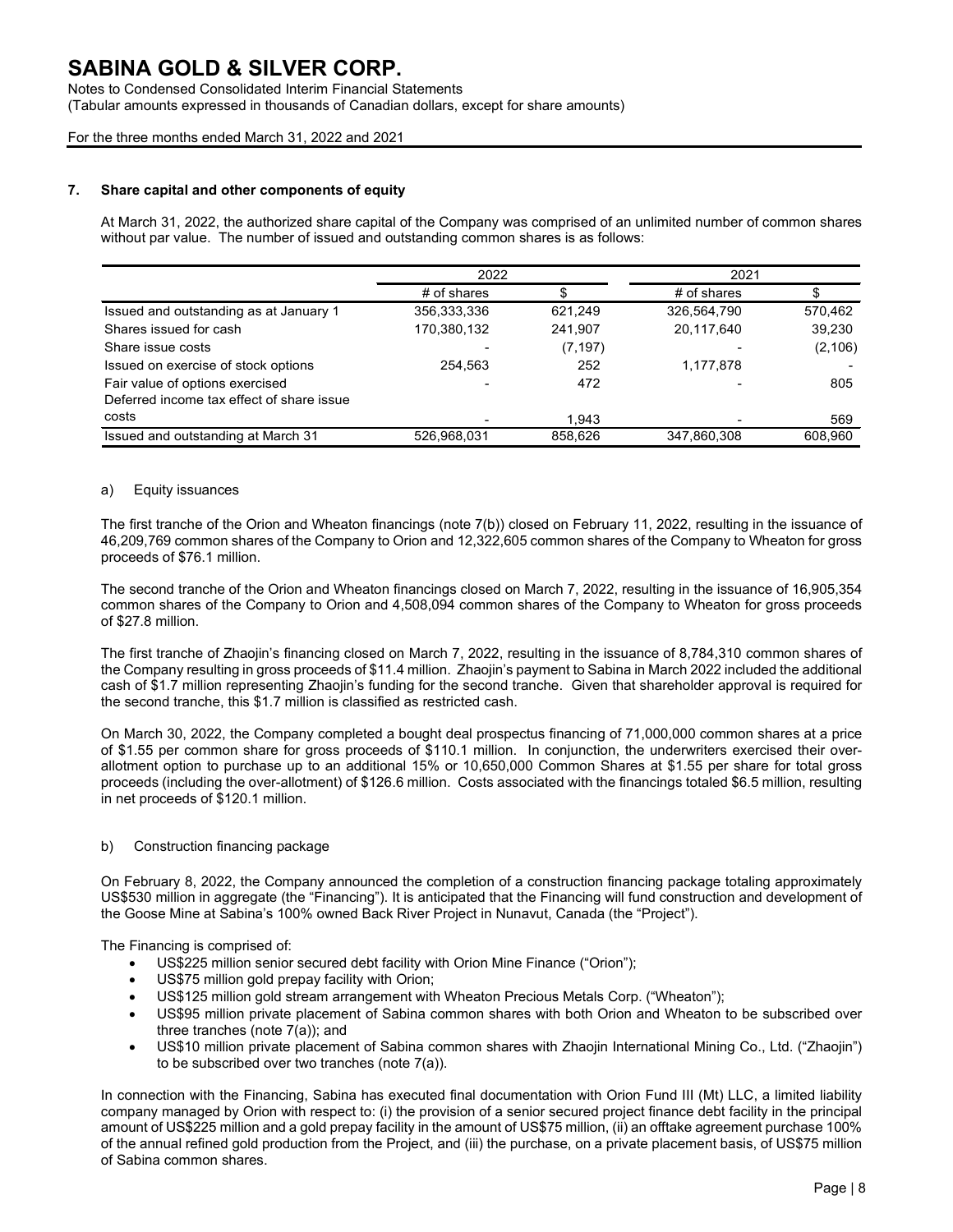### Notes to Condensed Consolidated Interim Financial Statements

(Tabular amounts expressed in thousands of Canadian dollars, except for share amounts)

#### For the three months ended March 31, 2022 and 2021

Concurrently, Sabina has executed final documentation with Wheaton with respect to: (i) a definitive precious metal purchase agreement under which Wheaton will pay Sabina an upfront payment of US\$125 million to acquire payable gold production from the Project (the "Stream Arrangement'), and (ii) the purchase, on a private placement basis, of US\$20 million of Sabina common shares.

#### **Credit Facility – Orion**

- US\$225 million senior secured debt facility;
	- To be funded in four equal tranches and available from the date the gold prepay facility is fully drawdown until December 31, 2024;
	- o Interest rate of LIBOR + 5.0-8.0%, based on the timing of the drawdown;
	- o Principal and accrued interest is repayable in 20 quarterly instalments commencing on September 30, 2025 until the maturity at June 30, 2030; and
	- $\circ$  Standby fees are payable on a quarterly basis and are calculated at 1% of the undrawn balance of the facility, with total standby fees payable capped at US\$4.5 million over the term of the facility.
- US\$75 million gold prepay facility;
	- $\circ$  To be funded to two equal tranches and available subsequent to the Stream Arrangement being drawn; and
	- o Delivery period will commence September 30, 2025 for a total of 15 quarters at 7,250 oz of refined gold per quarter.
- Gold Metal Offtake Agreement;
	- o Applies to sales on 100% of the refined gold production on 5 million ounces of refined gold delivered from the Project. The quantity reduces to 20% thereafter; and
	- o Orion to pay Sabina for refined gold based at ~99% of prevailing market prices.

#### **Stream Arrangement - Wheaton**

- Applies only to the Goose property and not to any other properties on Back River Gold district;
- US\$125 million upfront payment (the "Deposit") for 4.15% of the gold production from the Project dropping to 2.15% after delivery of 130,000 ounces and dropping to 1.5% after delivery of 200,000 ounces;
- The Deposit is to be paid in four equal installments during construction, based on the remaining capital to be spent prior to the senior debt facility and the gold prepay facility being drawn; and
- Wheaton will make ongoing payments equal to 18% of the spot gold price, until the Deposit has been reduced to zero, thereafter increasing to 22% of the spot gold price upon delivery.

#### **Equity Financings**

- Orion agreed to subscribe for 72,732,692 shares of Sabina at a price of C\$1.30 for aggregate proceeds of approximately \$95 million (US\$75 million).
- Wheaton agreed to subscribe for 19,395,384 shares of Sabina at a price of C\$1.30 for aggregate proceeds of approximately \$25 million (US\$20 million).
- The private placement to Orion and Wheaton will be completed in three tranches. The final tranche, which is subject to approval of the Sabina shareholders pursuant to the policies of the TSX, is expected to close in the second quarter of 2022.
- The private placement to Zhaojin will be completed in two tranches.
- Prior to the advance of funding under the Orion credit facilities and the Wheaton stream arrangement, Sabina is to fund US\$95 million in additional third-party equity investment and repay the US\$20 million senior secured facility (note 6) in accordance with its terms. This funding was completed by way of a bought deal prospectus financing that closed on March 30, 2022 (note 7(a)).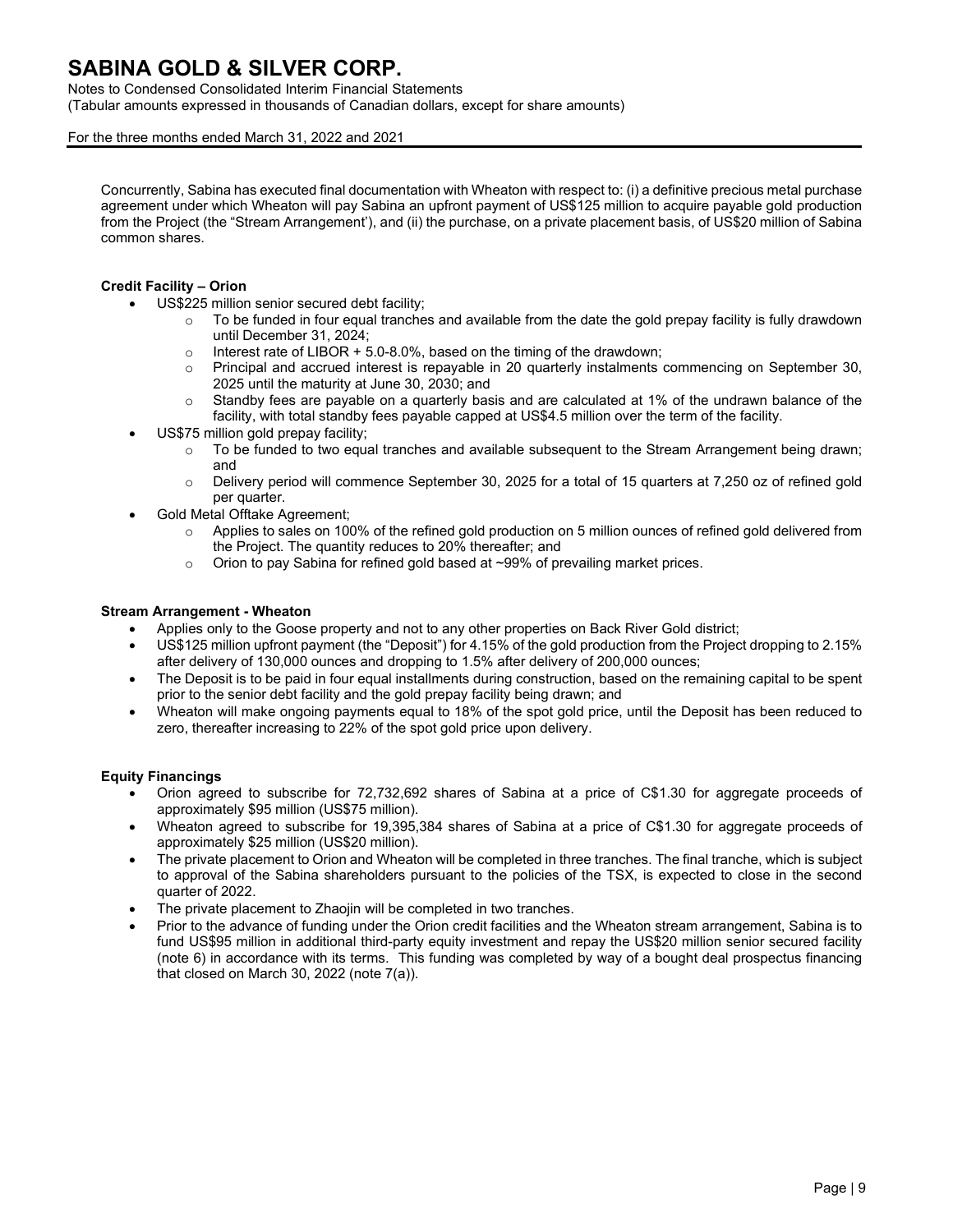# Notes to Condensed Consolidated Interim Financial Statements

(Tabular amounts expressed in thousands of Canadian dollars, except for share amounts)

For the three months ended March 31, 2022 and 2021

#### **8. Share-based payments**

#### a) Share purchase options

The number and weighted average exercise prices of outstanding share options are as follows:

|                                        | 2022          |                | 2021          |                          |
|----------------------------------------|---------------|----------------|---------------|--------------------------|
|                                        | Number of     | Average        | Number of     | Average                  |
|                                        | options       | exercise price | options       | exercise price           |
| Outstanding as at January 1            | 11,267,750 \$ | 1.55           | 10,964,250 \$ | 1.36                     |
| Exercised during the period            | (656, 250)    | 1.25           | (1,886,500)   | 0.79                     |
| Forfeited or expired during the period | (1, 285, 250) | 1.39           |               | $\overline{\phantom{0}}$ |
| Granted during the period              | 2,300,000     | 1.63           | 1,685,000     | 1.87                     |
| Outstanding at March 31                | 11,626,250    | 1.60           | 10,762,750    | 1.54                     |
| Not vested at March 31                 | (4,317,778)   | 1.57           | (3,753,750)   | 1.44                     |
| Exercisable as at March 31             | 7,308,472     | 1.62<br>S      | 7,009,000     | 1.59<br>\$               |

As permitted under the Company's Stock Option Plan, an option holder may choose to exercise options as stock appreciation rights ("SARs") with no cash proceeds. In such a case, the difference between the number of options exercised and the number of shares issued is included in forfeited or expired options in the table above.

During the three months ended March 31, 2022, a total of 656,250 options were exercised (2021 – 1,886,500 options), of which 200,000 options were exercised for cash (2021 – none) and 456,250 options were exercised as SARs (2021 – 1,886,500 options), resulting in the issuance of 54,563 common shares (2021 – 1,177,878 common shares).

During the three months ended March 31, 2022, the Company granted 2,300,000 options (2021 – 1,685,000) at a weighted average exercise price of \$1.63 per option (2021 – \$1.87), and a term of 5 years and vest over 3 years (25% at date of grant and 25% at each of the next three anniversary dates).

The following table summarizes the outstanding options as at March 31, 2022 by year of expiry:

|                               | Number of         | Average        |
|-------------------------------|-------------------|----------------|
| Year                          | options           | exercise price |
| 2022                          | 50,000<br>- \$    | 2.30           |
| 2023                          | 2,365,000         | 2.06           |
| 2024                          | 2,140,000         | 1.25           |
| 2025                          | 2,261,250         | 1.21           |
| 2026                          | 2,510,000         | 1.78           |
| 2027                          | 2,300,000         | 1.63           |
| Outstanding at March 31, 2022 | 11,626,250        | 1.60           |
| Not vested at March 31, 2022  | (4,317,778)       | 1.57           |
| Exercisable at March 31, 2022 | 7,308,472<br>- \$ | 1.62           |

Employee compensation cost

During the three months ended March 31, 2022, the Company recorded \$0.8 million (2021 - \$0.7 million) in share-based payment costs for stock options, of which \$0.6 million (2021 - \$0.4 million) is presented as an operating expense in the consolidated statement of comprehensive loss and \$0.2 million (2021 - \$0.3 million) is capitalized to mineral property costs.

#### Inputs for measurement of grant date fair values

The grant date fair values of share options were measured based on the Black-Scholes option pricing model. The weighted average inputs used in the measurement of the grant date fair values at for stock options granted during the three months ended March 31, 2022 are as follows: a risk-free interest rate of 1.70% (2021 – 0.94%); a dividend yield of 0% (2021 – 0%); an expected volatility of 53% (2021 – 62%) and expected lives of stock options of 5 years (2021 – 5 years).

The weighted average fair value of options granted during the three months ended March 31, 2022 was \$0.79 per option (2021 – \$0.98). The expected volatility is estimated by considering historic average share price volatility.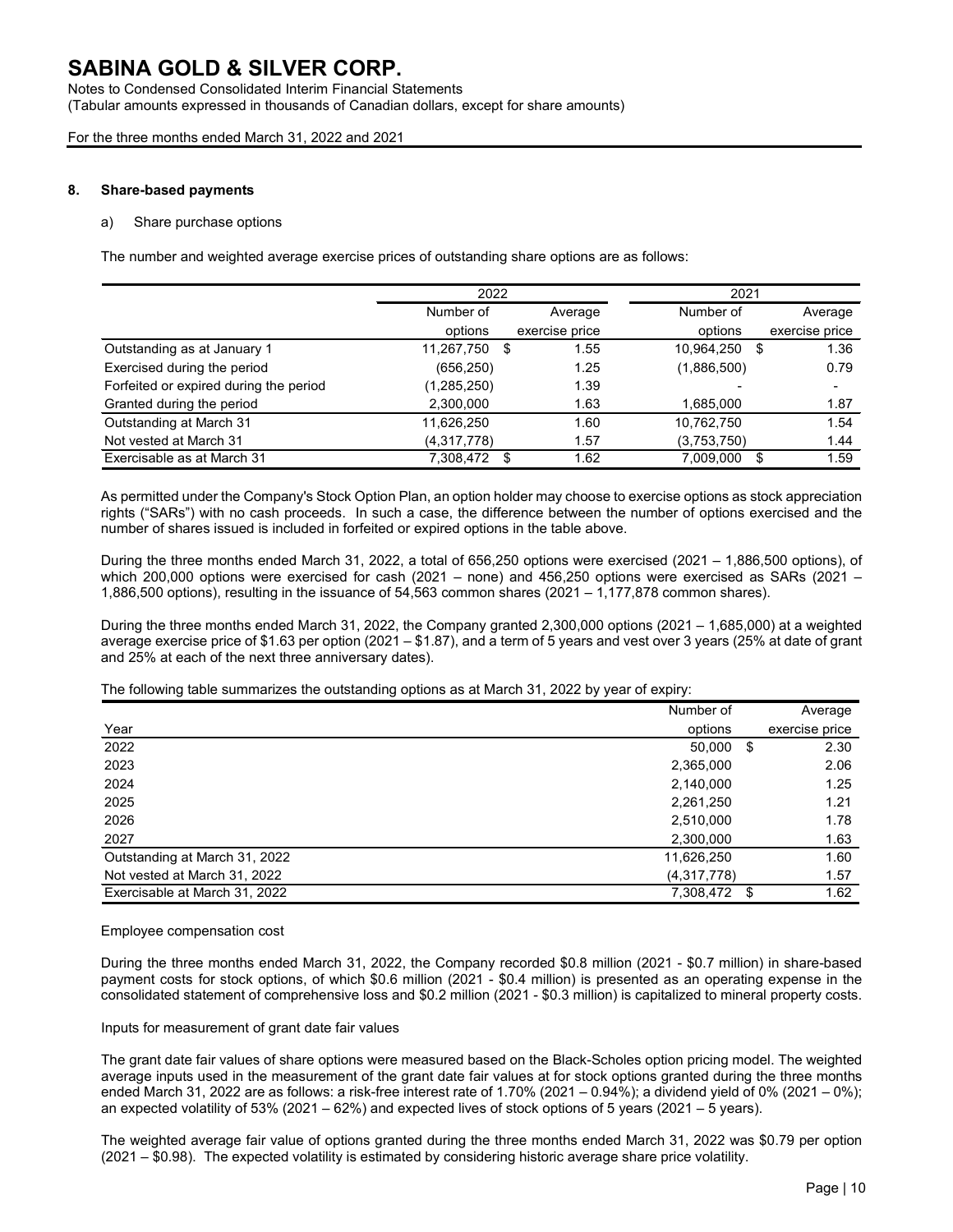## Notes to Condensed Consolidated Interim Financial Statements

(Tabular amounts expressed in thousands of Canadian dollars, except for share amounts)

For the three months ended March 31, 2022 and 2021

#### b) Restricted share units

|                                     | 2022           |                          |            | 2021   |  |                          |  |
|-------------------------------------|----------------|--------------------------|------------|--------|--|--------------------------|--|
|                                     | Number of RSUs | Average price            | of options |        |  | price                    |  |
| Outstanding as at January 1         | 188,333        | 1.64                     |            | $\sim$ |  | $\overline{\phantom{0}}$ |  |
| Granted during the period           | 275.000        | 1.63                     | 170.000    |        |  | 1.77                     |  |
| Settled in shares during the period |                | $\overline{\phantom{0}}$ |            |        |  | ۰                        |  |
| Outstanding as at March 31          | 463.333        | 1.63                     | 170.000    |        |  | 1.77                     |  |

During the three months ended March 31, 2022, the Company granted 275,000 RSUs (2021 – 170,000) at a grant price of \$1.63 per RSU which vest over 3 years (one-third one month following date of grant and one-third at each of the first and second anniversaries of the date of grant).

#### Employee compensation cost

During the three months ended March 31, 2022, the Company recorded \$0.2 million (2021 - \$7 thousand) in share-based payment costs for RSUs, of which \$151 thousand (2021 - \$6 thousand) is presented as an operating expense in the consolidated statement of loss and comprehensive loss and \$24 thousand (2021 - \$1 thousand) is capitalized to mineral property costs.

#### c) Back River share consideration

In connection with the original asset purchase dated June 9, 2009 to acquire the Back River assets from Dundee Precious Metals, the Company agreed to provide future equity consideration in the event certain milestones related to the project were met. At March 31, 2022, the remaining consideration consists of 5 million common shares of the Company, which would be issuable upon the exercise of 5 million warrants for \$nil consideration and a positive production decision for the Back River Project.

#### **9. Flow-through premium liability**

|              |    | 2022                     |    | 2021  |
|--------------|----|--------------------------|----|-------|
| January      | u  | .896                     | ۰D | 5,058 |
| Amortization |    | 0.896<br>้ฯ              |    | (406) |
| March 31     | ιn | $\overline{\phantom{0}}$ |    | 4,652 |

In October 2021, the Company completed a private placement flow-through financing of 7,200,821 flow-through common shares at a price of \$1.87 per common share for gross proceeds of \$13.5 million, which must be used to incur Canadian exploration expenditures as defined by the Income Tax Act (Canada) by December 31, 2022. The flow-through premium liability of \$3.0 million set up from this financing will be amortized as the funds are spent on qualifying expenditures. At March 31, 2022, the Company had incurred eligible flow-through expenditures of \$13.5 million related to this financing.

#### **10. Related parties**

Key management personnel, comprised of directors and officers, received compensation as follows:

|                       |    | Three months ended |                |
|-----------------------|----|--------------------|----------------|
|                       |    | March 31, 2022     | March 31, 2021 |
| Salaries and benefits | J  | 474                | 458            |
| Share-based payments  |    | 606                | 370            |
|                       | ۰D | 1.080              | 828            |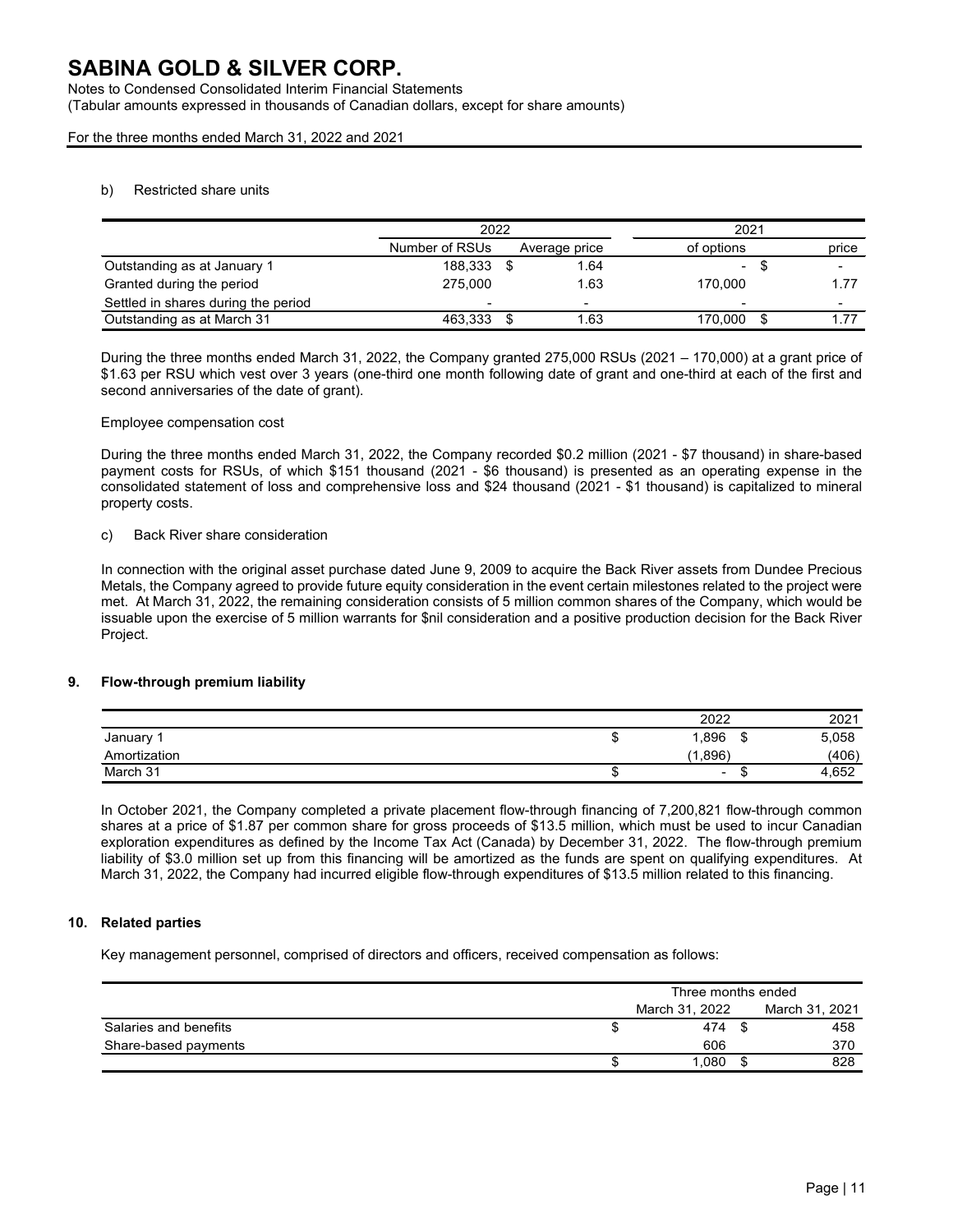Notes to Condensed Consolidated Interim Financial Statements (Tabular amounts expressed in thousands of Canadian dollars, except for share amounts)

For the three months ended March 31, 2022 and 2021

#### **11. Income taxes**

The tax effects of temporary differences between amounts recorded in the Company's accounts and the corresponding amounts as computed for income tax purposes gives rise to the following deferred tax assets and liabilities:

|                                                 |              | March 31, 2022 December 31, 2021 |
|-------------------------------------------------|--------------|----------------------------------|
| Deferred tax assets/(liabilities)               |              |                                  |
| Tax loss carry forwards                         | \$<br>62,387 | 58.785<br>- \$                   |
| Financing costs                                 | 3.182        | 1,511                            |
| Provision for closure and reclamation           | 1,386        | 1.386                            |
| Other                                           | (39)         | 4                                |
| Flow-through share effect on mineral properties | (67, 381)    | (65, 102)                        |
| Mineral properties                              | (21, 829)    | (21, 195)                        |
| Property and equipment                          | (13, 385)    | (12,418)                         |
| Net deferred tax liabilities                    | (35,679) \$  | (37,029)                         |

Sabina has tax loss carry forwards at March 31, 2022 of approximately \$231.1 million expiring from 2031 to 2042 (December 31, 2021 – \$217.7 million).

The income tax expense differs from the expected amount calculated using the combined Canadian federal and provincial statutory income tax rates as follows:

|                                                          | Three months ended March 31, |          |
|----------------------------------------------------------|------------------------------|----------|
|                                                          | 2022                         | 2021     |
| Loss before income taxes                                 | \$<br>$(4,777)$ \$           | (1, 341) |
| Canadian federal and provincial tax rates                | 27.0%                        | 27.0%    |
| Expected income tax recovery                             | 1.290                        | 362      |
| Share based compensation and other permanent differences | 396                          | (1)      |
| Flow-through renunciation                                | (2,279)                      | (401)    |
| Income tax expense                                       | $(593)$ \$                   | (40)     |

### **12. Supplemental cash flow information**

|                                                                                                         | Three months ended March 31, |       |
|---------------------------------------------------------------------------------------------------------|------------------------------|-------|
|                                                                                                         | 2022                         | 2021  |
| Change in accounts payable and accrued liabilities related to mineral<br>property costs                 | \$<br>$1,166$ \$             | (36)  |
| Change in accounts payable and accrued liabilities related to the purchase<br>of property and equipment | 12.414                       | (146) |
| Depreciation capitalized to property and equipment (note 3)                                             | 1,558                        | 1,171 |
| Depreciation capitalized to mineral property costs (note 4)                                             | 87                           | 116   |
| Share-based payments capitalized to mineral property costs (note 8)                                     | 257                          | 280   |
| Fair value of stock options allocated to share capital upon exercise (note 7)                           | 472                          | 805   |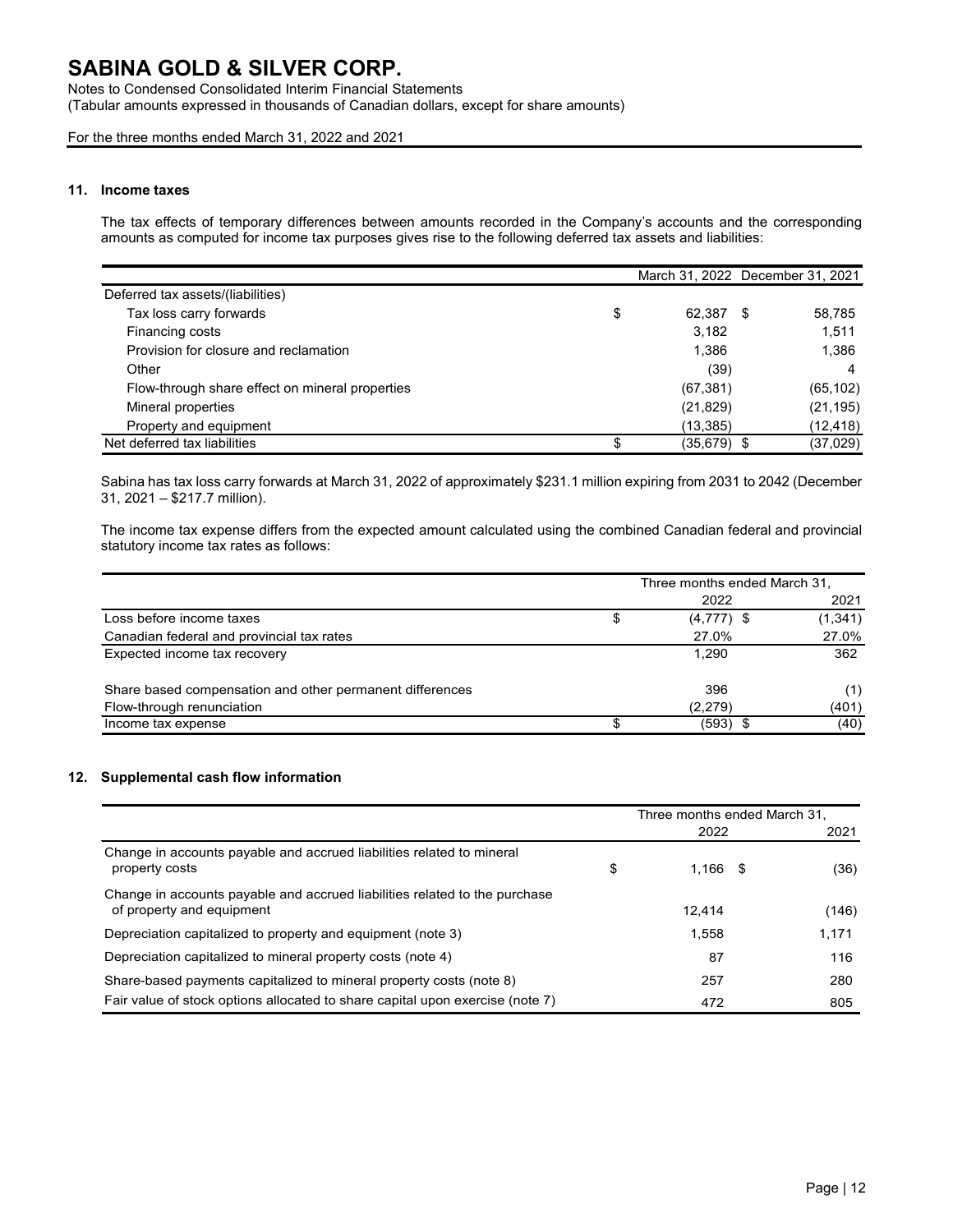

## **Management's Discussion and Analysis**

This Management's Discussion and Analysis ("MD&A") of Sabina Gold & Silver Corp. ("Sabina" or "the Company") constitutes management's review of the factors that affected the Company's financial and operating performance for the three months ended March 31, 2022. The MD&A was prepared as of May 6, 2022 and should be read in conjunction with the unaudited condensed consolidated interim financial statements of the Company for the three months ended March 31, 2022 and the audited consolidated financial statements for the year ended December 31, 2021, which are prepared in accordance with International Financial Reporting Standards ("IFRS") as issued by the International Accounting Standards Board ("IASB"). All figures are in Canadian dollars unless otherwise stated.

## **Overview**

Sabina is an emerging precious metals company focused on becoming an intermediate gold producer through the exploration and development of its mineral resource properties. The Company's flagship asset is its permitted 100% owned Back River gold project ("Back River Project" or the "Project"). The Company also owns a silver royalty on the Hackett River project. Both projects are located in Nunavut, Canada.

The Company continues to closely assess and monitor the COVID-19 situation as it evolves and has undertaken measures to mitigate associated risks, including establishing pre-deployment monitoring and testing, and procedures and protocols to safeguard employees while on site.

### **Q1 2022 Highlights:**

- The Company ended the quarter with cash and cash equivalents and short-term investments of \$221.4 million.
- On February 8, 2022, the Company announced the completion of a construction financing package totaling approximately US\$530 million in aggregate (the "Financing"). It is anticipated that the Financing will fund construction and development of the Goose Mine at Sabina's 100% owned Back River Project.

The Financing is comprised of:

- US\$225 million senior secured debt facility with Orion Mine Finance ("Orion");
- US\$75 million gold prepay facility with Orion;
- US\$125 million gold stream arrangement with Wheaton Precious Metals Corp. ("Wheaton"); and
- US\$95 million private placement of Sabina common shares with both Orion and Wheaton to be subscribed over three tranches; and
- US\$10 million private placement of Sabina common shares with Zhaojin International Mining Co., Ltd. ("Zhaojin") to be subscribed over two tranches.

The first tranche of the Orion and Wheaton financings closed on February 11, 2022, resulting in the issuance of 46,209,769 common shares of the Company to Orion and 12,322,605 common shares of the Company to Wheaton for gross proceeds of \$76.1 million.

The second tranche of the Orion and Wheaton financings closed on March 7, 2022, resulting in the issuance of 16,905,354 common shares of the Company to Orion and 4,508,094 common shares of the Company to Wheaton for gross proceeds of \$27.8 million.

The first tranche of Zhaojin's financing closed on March 7, 2022, resulting in the issuance of 8,784,310 common shares of the Company for gross proceeds of \$11.4 million.

- On March 30, 2022, the Company completed a bought deal prospectus financing of 81,650,000 common shares at a price of \$1.55 per common share for gross proceeds of \$126.6 million. Additionally, pursuant to the Shareholder Agreement between the Company and Zhaojin, Zhaojin elected to maintain its 9.9% shareholding in Sabina and intends to subscribe for an additional 8.971,562 common shares at a price of \$1.55 per common share for gross proceeds of \$13.9 million, which is subject to TSX approval.
- On May 6, 2022, Sabina repaid the US\$20 million Sprott bridge loan with a payment of US\$20.8 million, which was inclusive of the minimum nine-months interest that was payable on early repayment.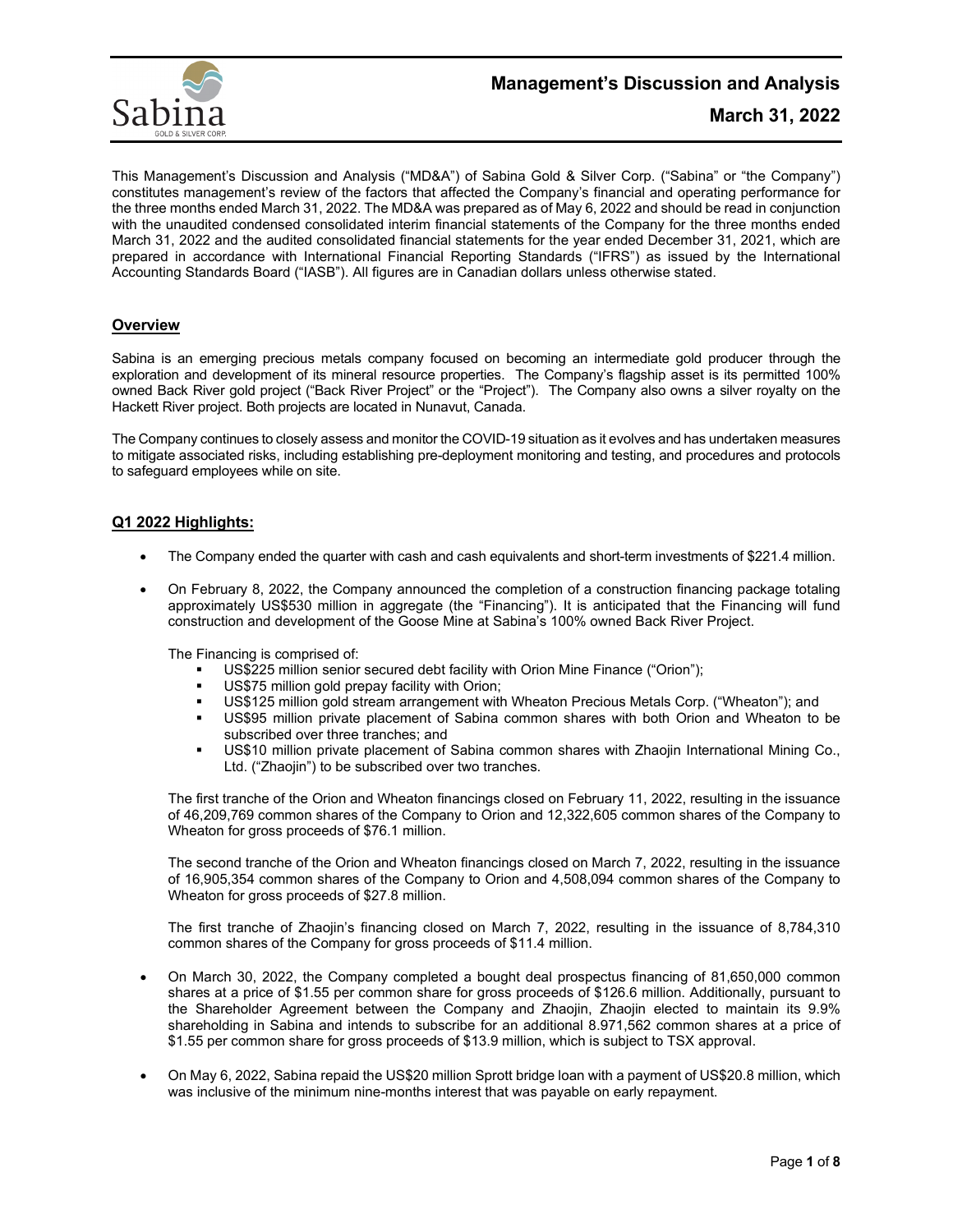

- During the quarter, the Company engaged in the following activities:
	- $\circ$  Advanced underground development of the exploration ramp, which is driving toward the Umwelt underground to provide an underground platform from which to further explore and expand the Umwelt deposit. To the end of Q1 2022, underground operations have completed the decline to 637 meters from the portal, with total cumulative development of 800 meters inclusive of underground support infrastructure such as remucks, sumps and cut-outs.
	- o Advanced various initiatives related to project execution, including work related to detailed engineering for the power plant, planning and procurement activities related to the upcoming 2022 summer sealift campaign and long lead time items, as well as work on improvements of portages on the winter ice road ("WIR") which will lead to better efficiencies in 2023 for delivery of all major equipment down to the Goose site.
	- $\circ$  Commenced a spring exploration drill program at Goose of approximately 1,900 meters over 8 holes, including one geomechanical hole at the base of the Umwelt open pit for rock property data collection.
	- o With the completion of detailed geotechnical test work on the tailings samples and the inclusion of a high-capacity tailings thickener, the tailings storage capacity of the Echo open pit has increased sufficiently to enable the decision to construct the mill at a 4,000 tpd capacity at the outset versus 3,000 tpd as contemplated in the Updated Feasibility Study ("UFS"). This, in addition to optimized equipment selection and detailed engineering that has reduced the cost of the expansion from C\$17m to C\$10m when compared to the UFS.
- For the three months ended March 31, 2022, the Company reported a net loss of \$5.4 million or \$0.01 per share.

### **Results of Operations**

#### **Back River, Nunavut (100% ownership)**

The Back River Project is located approximately 520 km NE of Yellowknife and 70 km south of Bathurst Inlet, and is comprised of 54 Federal Mineral Leases, 16 Federal Mining Claims covering a total of 62,819.64 hectares. It is divided into the Goose, George, Boot, Boulder, Del and Bath properties, with the Goose property hosting the Goose Main, Llama, Nuvuyak, Echo and Umwelt gold deposits, and the George property (located approximately 50 km northwest of Goose) hosting six known gold deposits.

#### *Back River Project Development*

During Q1 2022, project development activities were focused on:

- Finalizing the major process procurement packages in collaboration with FLSmidth, paying particular attention to the long lead items for delivery;
- WIR realignment to perform an Esker hauling program, and undertake sub-base preparation, at critical sections along the WIR route. This sub-base preparation will improve the efficiency and reduce the extent of future WIR construction programs; and
- Finalizing major power plant equipment with all major power plant equipment ordered for the 2022 sealift and working concurrently on all the ancillary equipment design and procurement required for the power plant.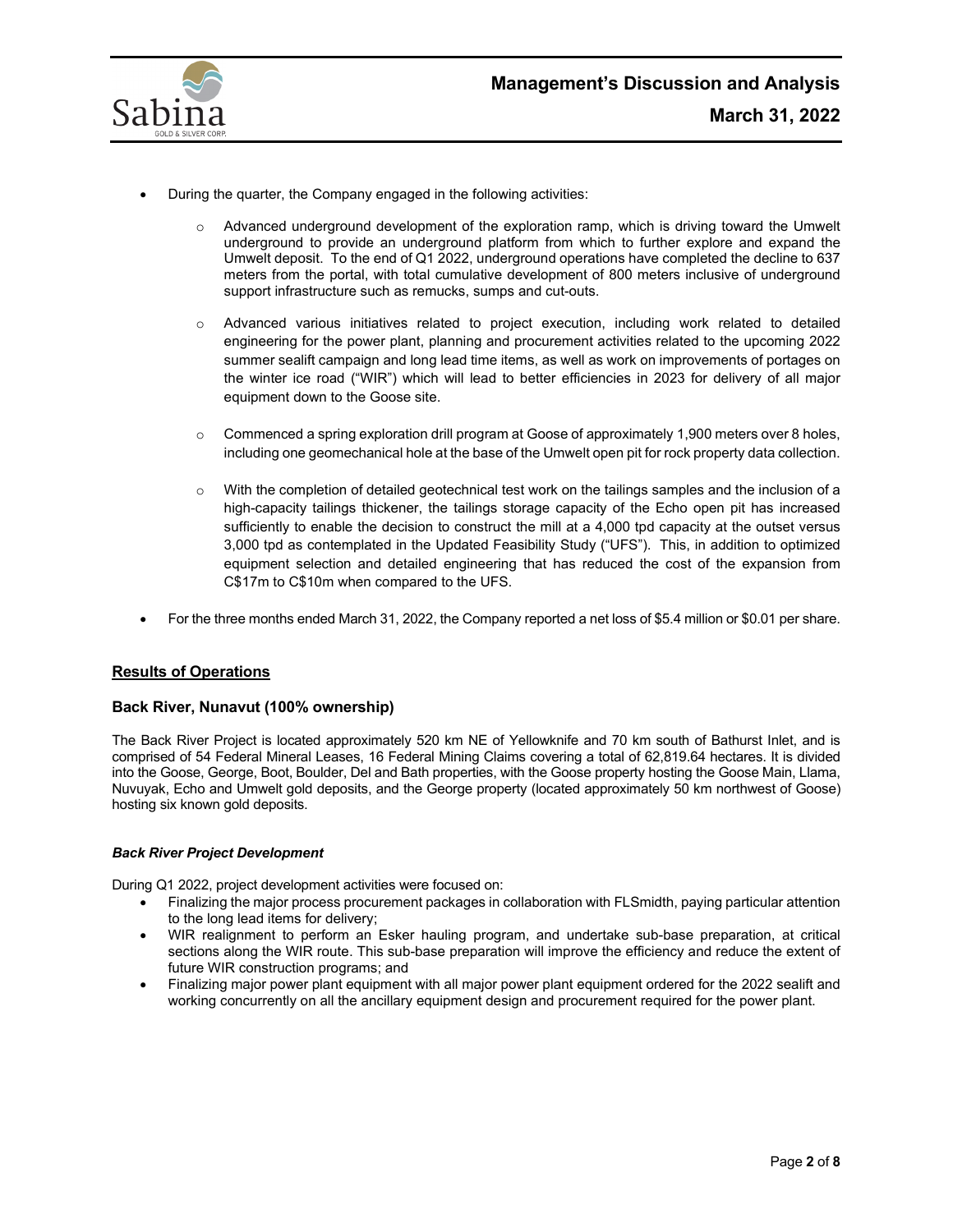

#### *Back River Project Exploration*

During Q1 2022, exploration activities involved commencement of a spring drill program at Goose totaling 1,900 meters to be carried out between March and April. Drilling focused on targeting the interface between the planned open pit and the down plunge zone at Umwelt.

Additionally, there was continued advancement of the Umwelt underground exploration ramp which is driving toward the Umwelt underground to provide underground drilling platforms from which to further explore and expand the Umwelt deposit. To the end of Q1 2022, underground operations have completed the decline to 637 meters from the portal, with total cumulative development of 800 meters inclusive of underground support infrastructure such as remucks, sumps and cut-outs. It is anticipated that the first exploration drilling positions will be in place Q3 2022 for the commencement of the first phase of underground drilling.

Other exploration work for 2022 includes a planned summer field program for the George site, which is located 50 km north of the Goose site. George currently has a mineral resource estimate of 1.2 M oz @ 5.34g/t Au in the Indicated category and an additional 1.1M oz @ 6.12g/t Au in the Inferred category. Field work at George will consist of mapping and rock sampling for evaluation and modeling of drill targets outside of the current George resource areas. The objective of returning to George exploration is to demonstrate the potential for additional discovery and resource growth towards definition of a stand-alone secondary development site for Sabina at Back River.

Mr. Angus Campbell, P. Geo. and Vice-President, Exploration and Mr. Vincy Benjamin, P.Eng., Director, Project Development are Qualified Persons under the terms of NI 43-101 and have reviewed the technical content of this MD&A for the Back River Project and approved its dissemination.

#### *Back River Project Community and Social Responsibility*

#### *Environment, Social Responsibility and Governance ("ESG")*

As the Company evolves into a gold producer, it is committed to strong governance policies with a long-term view to maximizing the bottom line and mitigating economic risk. To this end, the Company is focussed on mandates that: minimize potential negative impacts to the environment and people; transform the gold at the Back River Project into mutual economic success and sustainability; and provide accountability on all levels.

In 2020, the Company began formally reporting on its ESG commitments and achievements by publishing its inaugural Sustainability Report. Given the nature of the Company's operations, the Sustainability Report is updated every two years until activities increase and more data is available to report on. During Q1 2022 the company continued to advance towards finalizing its next Sustainability Report, which is expected to be published in June 2022.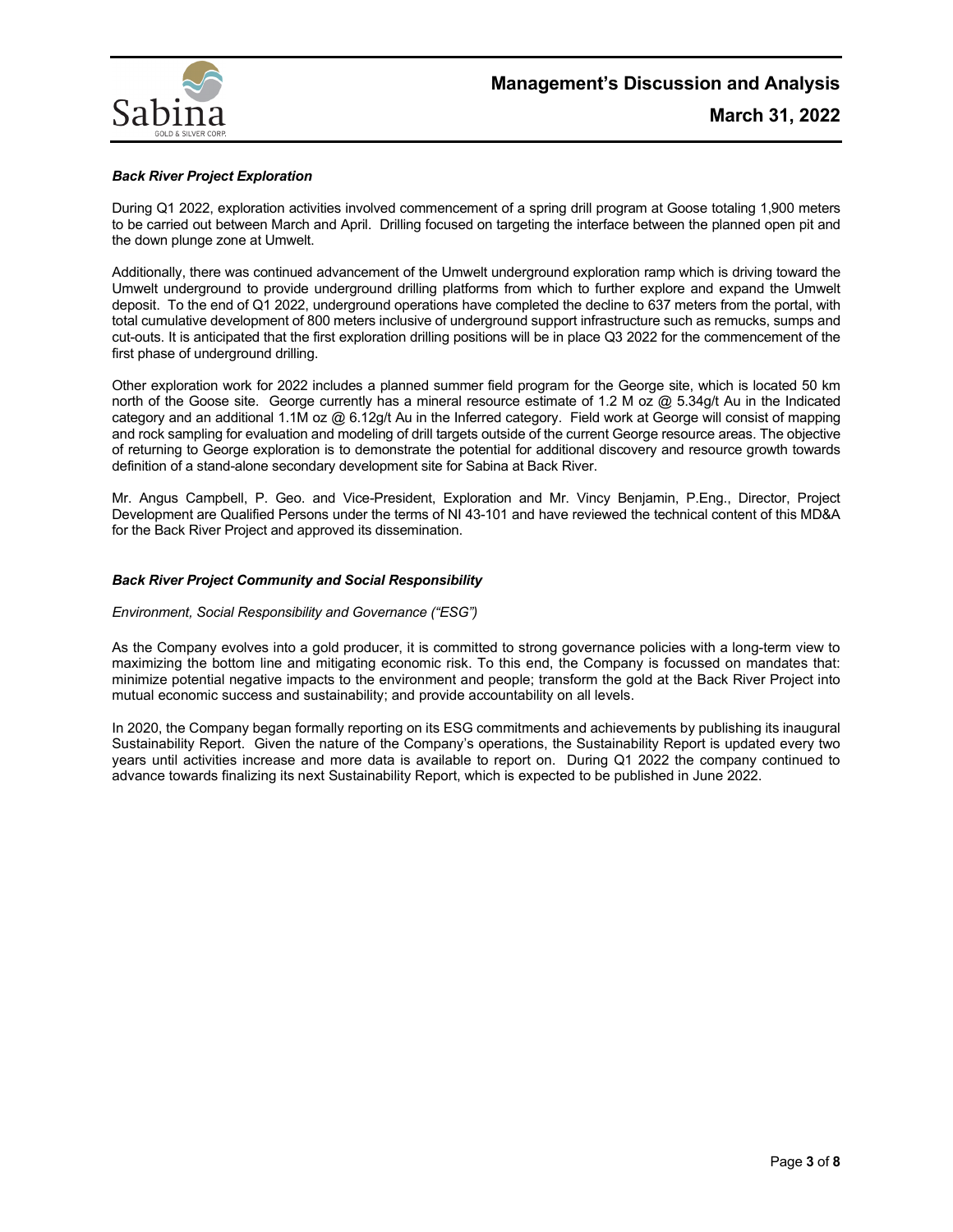

## **Summary of Results**

(Expressed in thousands of dollars, except per share amounts)

|              |    | 2022    |      | 2021        |     | 2021    | 2021    | 2021    | 2020     | 2020    | 2020    |
|--------------|----|---------|------|-------------|-----|---------|---------|---------|----------|---------|---------|
|              |    |         |      | Q4          |     | Q3      | Q2      | Q1      | Q4       | Q3      | Q2      |
| Total assets | S  | 886.808 |      | 643.977     | \$. | 642.828 | 597,526 | 589.960 | 555.134  | 562.741 | 555.049 |
| Loss         |    | (5.370) |      | (2,659)     |     | (2,392) | .597)   | (1,381) | (1, 186) | (1,008) | (1,171) |
| Per Share    | ۰D | (0.01)  | - \$ | $(0.01)$ \$ |     | (0.01)  | (0.00)  | (0.00)  | (0.00)   | (0.00)  | (0.00)  |

Quarterly losses are impacted by the timing and quantum of share-based payments, the amortization of flow-through share premium liability, and associated tax impacts.

### **Overall Performance**

For the three months ended March 31, 2022, the Company's net loss was \$5.4 million compared with \$1.4 million during the comparative quarter in 2021, the increase driven primarily by higher operating expenses and partially offset by higher net finance income.

Operating expenses for the three months ended March 31, 2022 were \$6.7 million compared to \$1.9 million in the comparative period in 2021. Period-over-period (favourable)/unfavourable variances are summarized below:

| <b>Expense</b>                    | <b>Variance</b><br>(\$ millions) | <b>Description</b>                                                                                                                                           |
|-----------------------------------|----------------------------------|--------------------------------------------------------------------------------------------------------------------------------------------------------------|
| Insurance                         | 0.1                              | Higher cost in 2022 due to increase in insurance rates<br>combined with increases in coverage for additional activities.                                     |
| Listing, transfer and shareholder | 0.2                              | Additional listing fees associated with the 2022 prospectus<br>financing.                                                                                    |
| Professional services             | 4.2                              | Additional advisory fees associated with the process to secure<br>construction financing.                                                                    |
| Share-based payments              | 0.3                              | Increase in the number of options granted in 2022 combined<br>with an increase in expense associated with the vesting of<br>restricted share units ("RSUs"). |

For the three months ended March 31, 2022, net finance income was \$1.9 million compared to \$0.5 million in the comparative period in 2021. The increase was due primarily to higher amortization of flow-through premium liability.

Capitalized exploration and evaluation expenditures for the three months ended March 31, 2022 were \$13.6 million compared to \$4.0 million during the comparative period in 2021. Period-over-period increases/(decreases) are summarized below:

| <b>Capitalized Exploration and</b><br><b>Evaluation Expenditures</b> | Variance<br>(\$ millions) | <b>Description</b>                                                                                         |
|----------------------------------------------------------------------|---------------------------|------------------------------------------------------------------------------------------------------------|
| Surface access rights                                                | 0.6                       | Primarily a timing difference in 2022 related to the payment of<br>the annual \$0.5 million fee to KIA.    |
| Drilling and camp support                                            | 0.3                       | Earlier drilling campaign in 2022 vs. the prior year.                                                      |
| Detailed engineering and<br>pre-development activities               | 8.3                       | Increase in advancement of the underground ramp<br>for l<br>additional underground exploration activities. |
| Environmental and permitting                                         | 0.3                       | Additional activities related to community relations and water<br>monitoring                               |
| Management and administration                                        | 0.1                       | Additional data management costs                                                                           |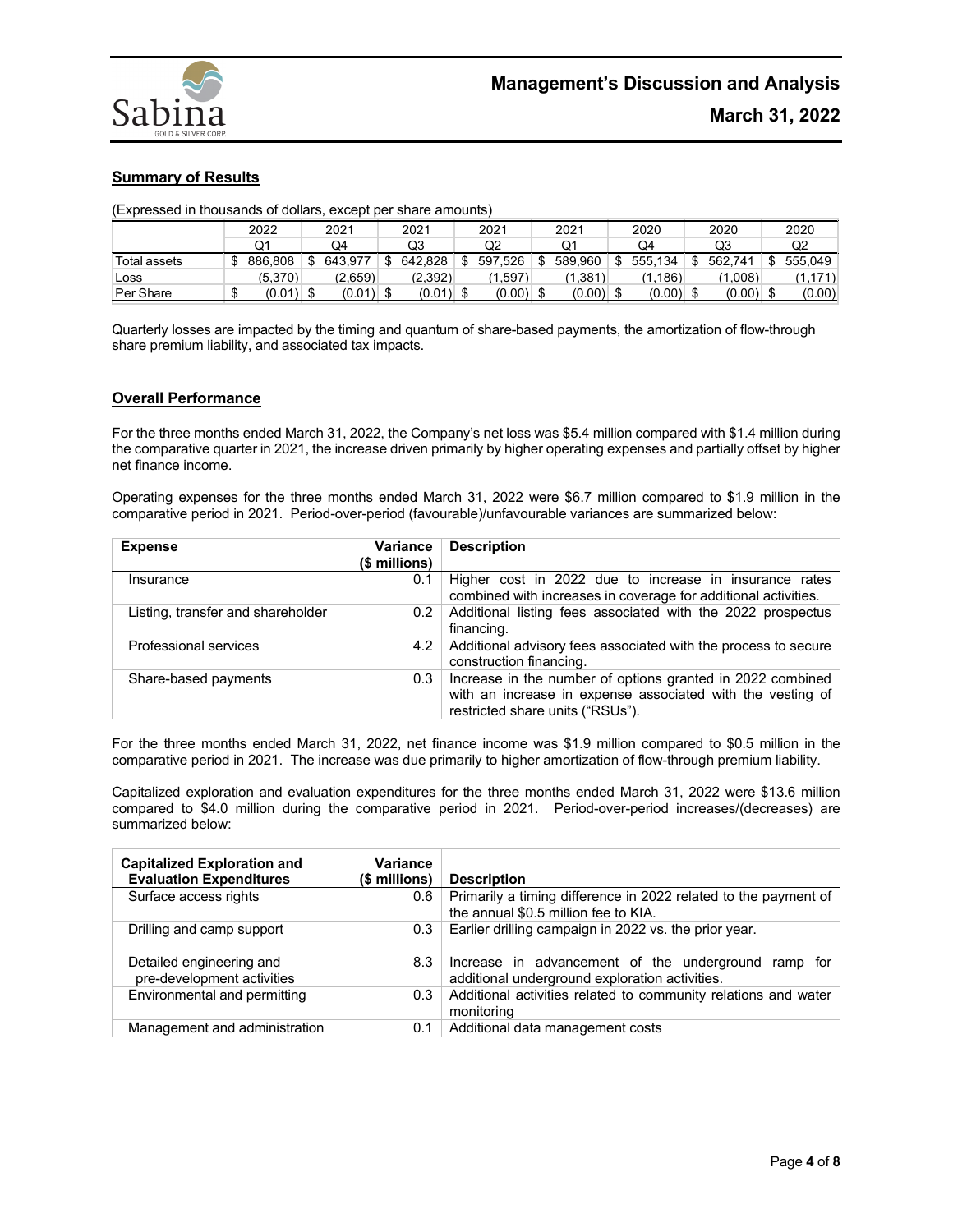

## **Outlook**

Sabina's strategic plan is focused on exploring and developing its primary asset, the 100% owned Back River Project, with the objective of becoming a mid-tier gold producer. The UFS, released in February 2021, demonstrates the positive economics of the Project on a greater scale and over a longer 15-year mine life than the previous study.

With the completion of a US\$530 million construction financing package, the Company will continue to advance on its target for first gold in Q1 2025.



The Project execution schedule is driven by the seasonality of shipping to the Port Facility combined with the logistics of construction and transport by way of WIR. The UFS execution schedule contemplates that the first seasonal sealift of construction materials would be completed by September of the year approximately 27 months prior to first gold and the second seasonal sealift completed by September of the year approximately15 months prior to first gold. From delivery of that first seasonal sealift to the Port Facility, the Company estimates that the Back River Project would be approximately 30 months to commercial production, inclusive of a 3-month commissioning and ramp up period. Maintaining this schedule is dependant on the timing of completion of additional equity financing and a production decision by the Company.

### **Liquidity and Capital Resources**

The Company had cash and cash equivalents and short-term investments of \$221.4 million at March 31, 2022 compared to \$25.6 million at December 31, 2021. During 2022, Sabina completed equity financings with total gross proceeds of \$241.9 million.

On February 8, 2022, the Company announced the completion of a construction financing package totaling approximately US\$530 million in aggregate (the "Financing"). The Financing will fund construction and development of the Goose Mine at Sabina's 100% owned Back River Project in Nunavut, Canada (the "Project").

The Financing is comprised of:

- US\$225 million senior secured debt facility with Orion;
- US\$75 million gold prepay facility with Orion;
- US\$125 million gold stream arrangement with Wheaton; and
- US\$95 million private placement of Sabina common shares with both Orion and Wheaton to be subscribed over three tranches; and
- US\$10 million private placement of Sabina common shares to Zhaojin to be subscribed over two tranches.

In connection with the Financing, Sabina has executed final documentation with Orion Fund III (Mt) LLC, a limited liability company managed by Orion with respect to: (i) the provision of a senior secured project finance debt facility in the principal amount of US\$225 million and a gold prepay facility in the amount of US\$75 million, (ii) an offtake agreement purchase 100% of the annual refined gold production from the Project, and (iii) the purchase, on a private placement basis, of US\$75 million of Sabina common shares.

Concurrently, Sabina has executed final documentation with Wheaton with respect to: (i) a definitive precious metal purchase agreement under which Wheaton will pay Sabina an upfront payment of US\$125 million to acquire payable gold production from the Project (the "Stream Arrangement'), and (ii) the purchase, on a private placement basis, of US\$20 million of Sabina common shares.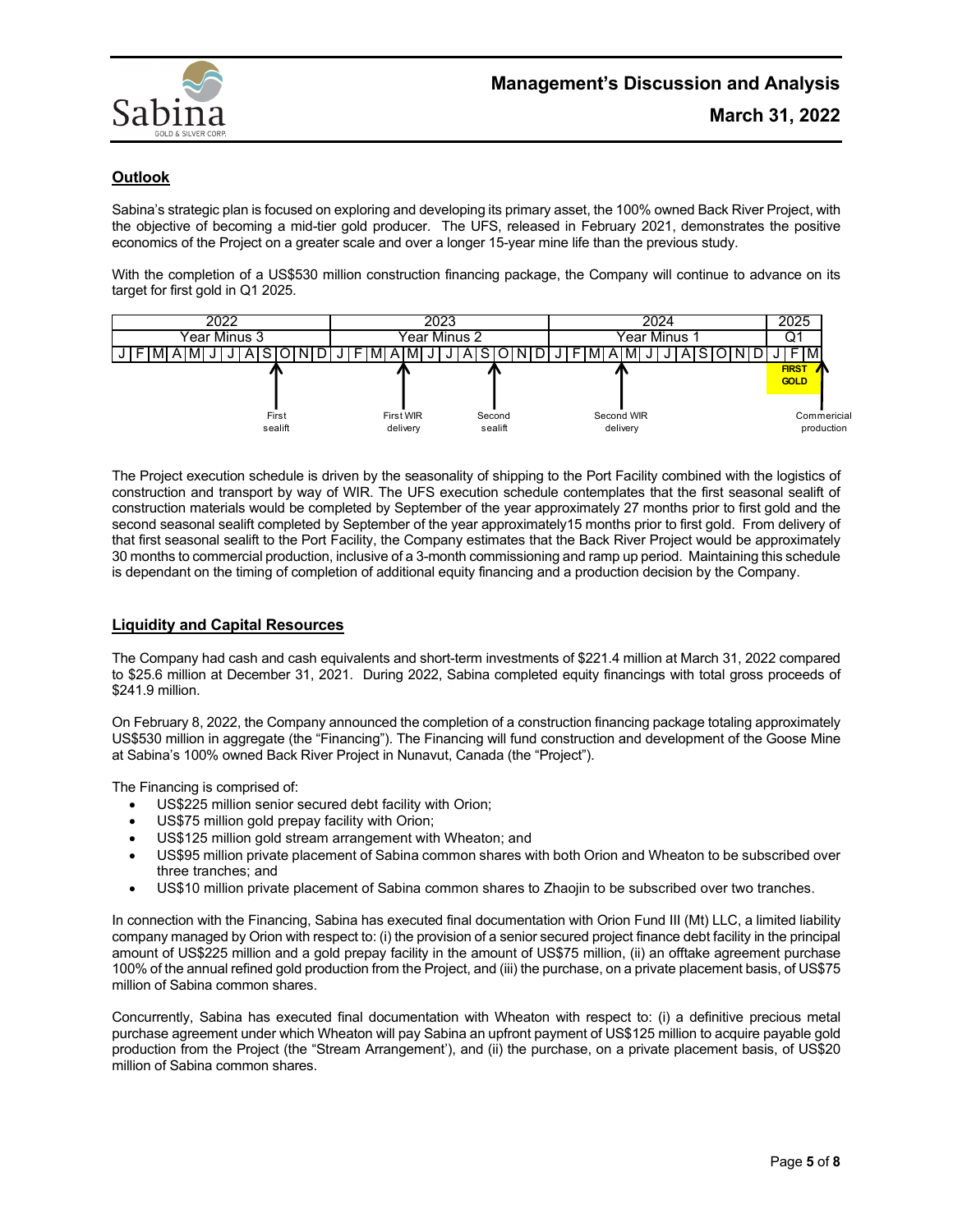

### **Credit Facility – Orion**

- US\$225 million senior secured debt facility:
	- $\circ$  To be funded in four equal tranches and available from the date the gold prepay facility is fully drawdown until December 31, 2024;
	- $\circ$  Interest rate of LIBOR + 5.0-8.0%, based on the timing of the drawdown; and  $\circ$  Principal and accrued interest is repavable in 20 quarterly instalments until t
	- Principal and accrued interest is repayable in 20 quarterly instalments until the maturity at June 30, 2030.
- US\$75 million gold prepay facility;
	- $\circ$  To be funded to two equal tranches and available subsequent to the Stream Arrangement being drawn; and
	- o Delivery period will commence September 30, 2025 for a total of 15 quarters at 7,250 oz of gold per quarter.
- Gold Metal Offtake Agreement;
	- $\circ$  Applies to sales on 100% of the refined gold production on 5 million ounces of gold delivered from the Project. The quantity reduces to 20% thereafter; and
	- $\circ$  Orion to pay Sabina for refined gold based at ~99% of prevailing market prices.

#### **Stream Arrangement - Wheaton**

- Applies only to the Goose property and not to any other properties on Back River Gold district;
- US\$125 million upfront payment (the "Deposit") for 4.15% of the gold production from the Project dropping to 2.15% after delivery of 130,000 ounces and dropping to 1.5% after delivery of 200,000 ounces;
- The Deposit is to be paid in four equal installments during construction, based on the remaining capital to be spent prior to the senior debt facility and the gold prepay being drawn; and
- Wheaton will make ongoing payments equal to 18% of the spot gold price, until the Deposit has been reduced to zero, thereafter increasing to 22% of the spot gold price upon delivery.

#### **Equity Financings**

- Orion agreed to subscribe for 72,732,692 shares of Sabina at a price of C\$1.30 for aggregate proceeds of approximately \$95 million (US\$75 million).
- Wheaton agreed to subscribe for 19,395,384 shares of Sabina at a price of C\$1.30 for aggregate proceeds of approximately \$25 million (US\$20 million).
- The private placement to Orion and Wheaton, which is subject to the acceptance of the TSX, will be completed in three tranches.
	- $\circ$  The first tranche of the Orion and Wheaton financings closed on February 11, 2022, resulting in the issuance of 46,209,769 common shares of the Company to Orion and 12,322,605 common shares of the Company to Wheaton for gross proceeds of \$76.1 million.
	- $\circ$  The second tranche of the Orion and Wheaton financings closed on March 7, 2022, resulting in the issuance of 16,905,354 common shares of the Company to Orion and 4,508,094 common shares of the Company to Wheaton for gross proceeds of \$27.8 million.
	- o The final tranche, which is subject to approval of the Sabina shareholders pursuant to the policies of the TSX, is expected to close in the second quarter of 2022.
	- The private placement to Zhaojin will be completed in two tranches.
		- $\circ$  The first tranche of Zhaojin's financing closed on March 7, 2022, resulting in the issuance of 8,784,310 common shares of the Company for gross proceeds of \$11.4 million
- Prior to the advance of funding under the Orion credit facilities and the Wheaton stream arrangement, Sabina to fund at least US\$95 million in additional third-party equity investment and repay the previously announced US\$20 million Sprott bridge loan in accordance with its terms. This funding was completed by way of a bought deal prospectus financing for 81,650,000 common shares at a price of \$1.55 per common share for gross proceeds of \$126.6 million that closed on March 30, 2022. On May 6, 2022, Sabina repaid the US\$20 million Sprott bridge loan with a payment of US\$20.8 million, which was inclusive of the minimum nine-months interest that was payable on early repayment.

Based on the financings completed during Q1 2022, the Company has sufficient funds to execute its operating and construction plan beyond the end of 2023.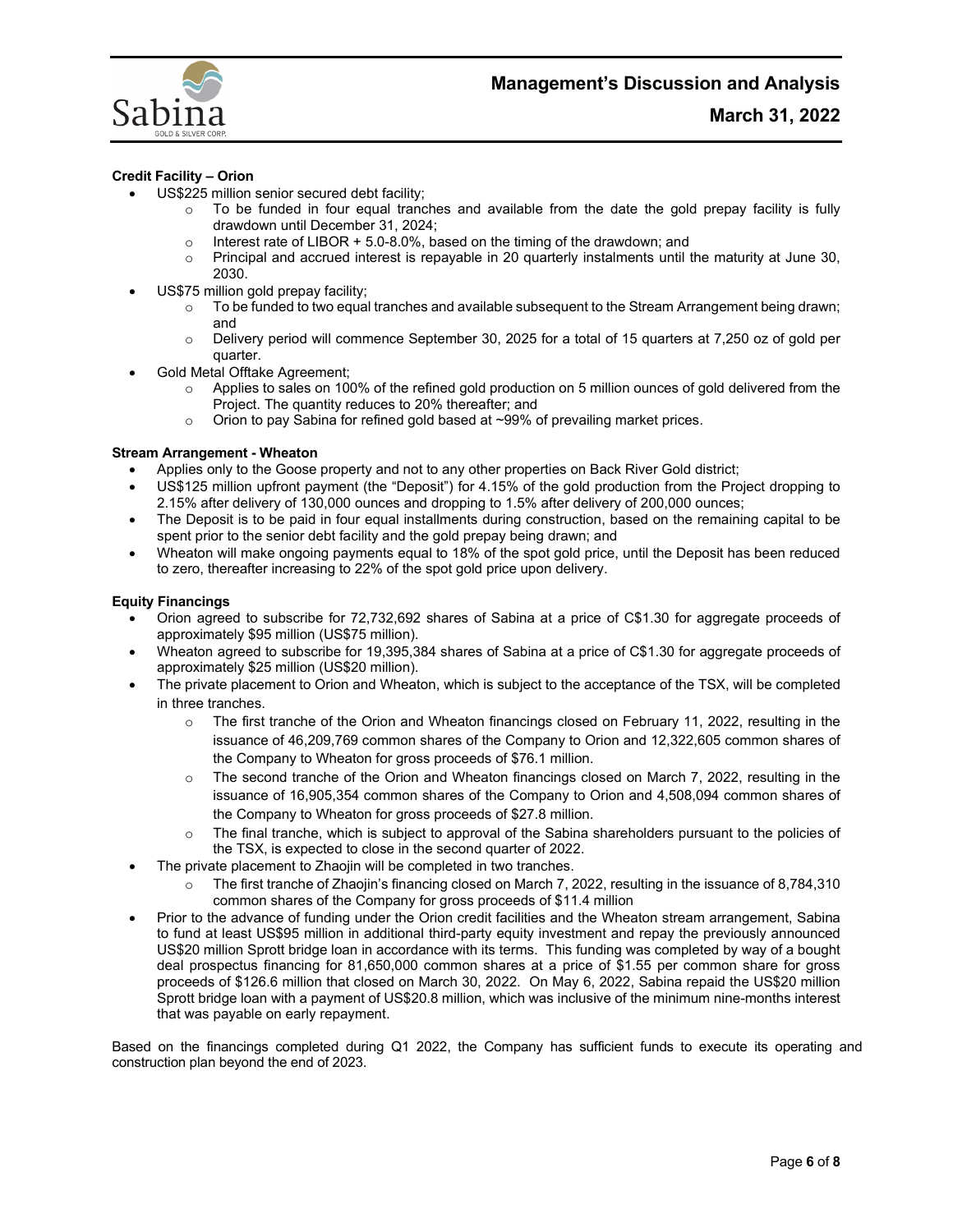

## **Contractual Obligations**

| (all figures in $$$ millions)            |    | <b>TOTAL</b> | Less than 1 year | 1-3 years |
|------------------------------------------|----|--------------|------------------|-----------|
| Loan obligations                         | ۰D | 37.5         | 28.5             | 9.0       |
| Lease obligations                        |    | 0.5          | 0.4              | 0.1       |
| Accounts payable and accrued liabilities |    | 24.9         | 24.9             |           |
| Community funding obligation             |    | 21           | -                | 2.1       |
| OTAL.                                    |    | 38.0         | 28.9             | 9.1       |

## **Financial Instruments**

The fair values of the Company's financial instruments consisting of cash and cash equivalents, short-term investments, accounts receivable, accounts payable and accruals, and loan obligations approximate their carrying values because of their short terms to maturity. The fair values of the Company's reclamation deposits, community funding deposit account, equipment financing loan deposits and deposits to secure a corporate credit card facility are not expected to differ materially from their carrying values given the interest rate being received. The fair value of marketable securities is determined based on quoted market prices.

### **Liabilities and Contingencies**

To date the Company has the legal obligation to reclaim exploration camps for which it holds water licenses and exploration and mining agreements and has recorded a provision for site reclamation of \$5.1 million. The Company has issued total security deposits of \$11.7 million related to these obligations, with the difference between the provision and the funding representing future planned disturbances.

### **Critical Accounting Estimates**

The preparation of the Company's consolidated financial statements requires management to make estimates, judgments and assumptions that affect the reported amounts of assets, liabilities, income and expenses. Actual results may differ from these estimates.

See Critical Accounting Estimates in the Company's 2021 annual MD&A as well as note 3 of the annual 2021 audited consolidated financial statements for a detailed discussion of the areas in which critical accounting estimates are made.

Estimates, judgments, and assumptions are reviewed on an ongoing basis. Revisions to accounting estimates are recognized in the period in which the estimates are revised and in any future periods affected.

### **Disclosure Controls and Procedures and Internal Control Over Financial Reporting**

Sabina's management is responsible for establishing and maintaining adequate disclosure controls and procedures and internal control over financial reporting. Any system of internal controls, no matter how well designed, has inherent limitations. As a result, even those systems determined to be effective can only provide reasonable assurance regarding the preparation and presentation of our financial statements. There have been no changes in our disclosure controls and procedures and internal control over financial reporting during the three months ended March 31, 2022 that have materially affected, or are reasonably likely to materially affect, our internal control over financial reporting.

Due to inherent limitations associated with any such controls and procedures, management recognizes that, no matter how well designed and implemented, they may not prevent or detect all inaccuracies on a timely basis. These limitations include limited personnel available for such work, geographical logistics and human error among others. The Board of Directors assesses the integrity of the public financial disclosures through the oversight of the Audit Committee.